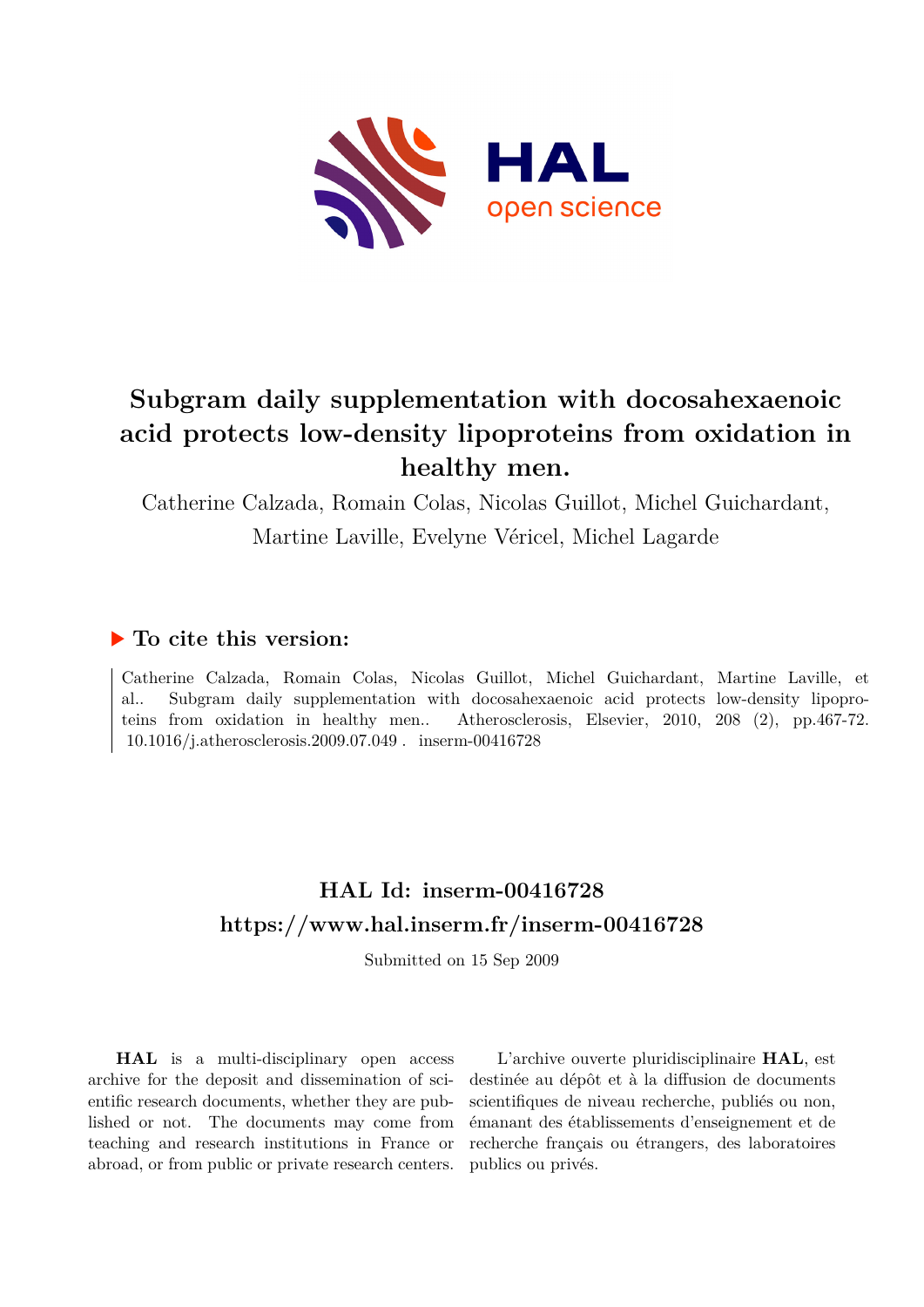Subgram daily supplementation with docosahexaenoic acid protects low-density lipoproteins from oxidation in healthy men

Catherine Calzada<sup>1,2,3,4</sup>, Romain Colas<sup>1,2,3,4</sup>, Nicolas Guillot<sup>1,2,3,4</sup>, Michel Guichardant <sup>1,2,3,4</sup>, Martine Laville <sup>1,2,3,4,5</sup> Evelyne Véricel<sup>1,2,3,4</sup> and Michel Lagarde<sup>1,2,3,4</sup>

1- Université de Lyon, F-69622, Lyon, France ; 2- INSA de Lyon, RMND, F-69621,

Villeurbanne ; 3- INSERM U870, IMBL, F-69621, Villeurbanne ; 4- INRA U1235, F-

69921, Oullins ; 5- CRNH-RA, Hospices Civils de Lyon, F-69003, Lyon.

Corresponding author :

E-mail : [Catherine.Calzada@insa-lyon.fr](mailto:Catherine.Calzada@insa-lyon.fr)

Dr. Catherine Calzada

INSERM U870 – INSA-Lyon

Régulations métaboliques, Nutrition et Diabètes

Bât Louis Pasteur, INSA-Lyon, IMBL

20 avenue Albert Einstein

69621 Villeurbanne, France

Tel. : (33) 4 72 43 84 79

Fax : (33) 4 72 43 85 24

4224 words (including references), 32 references

2 figures, 3 tables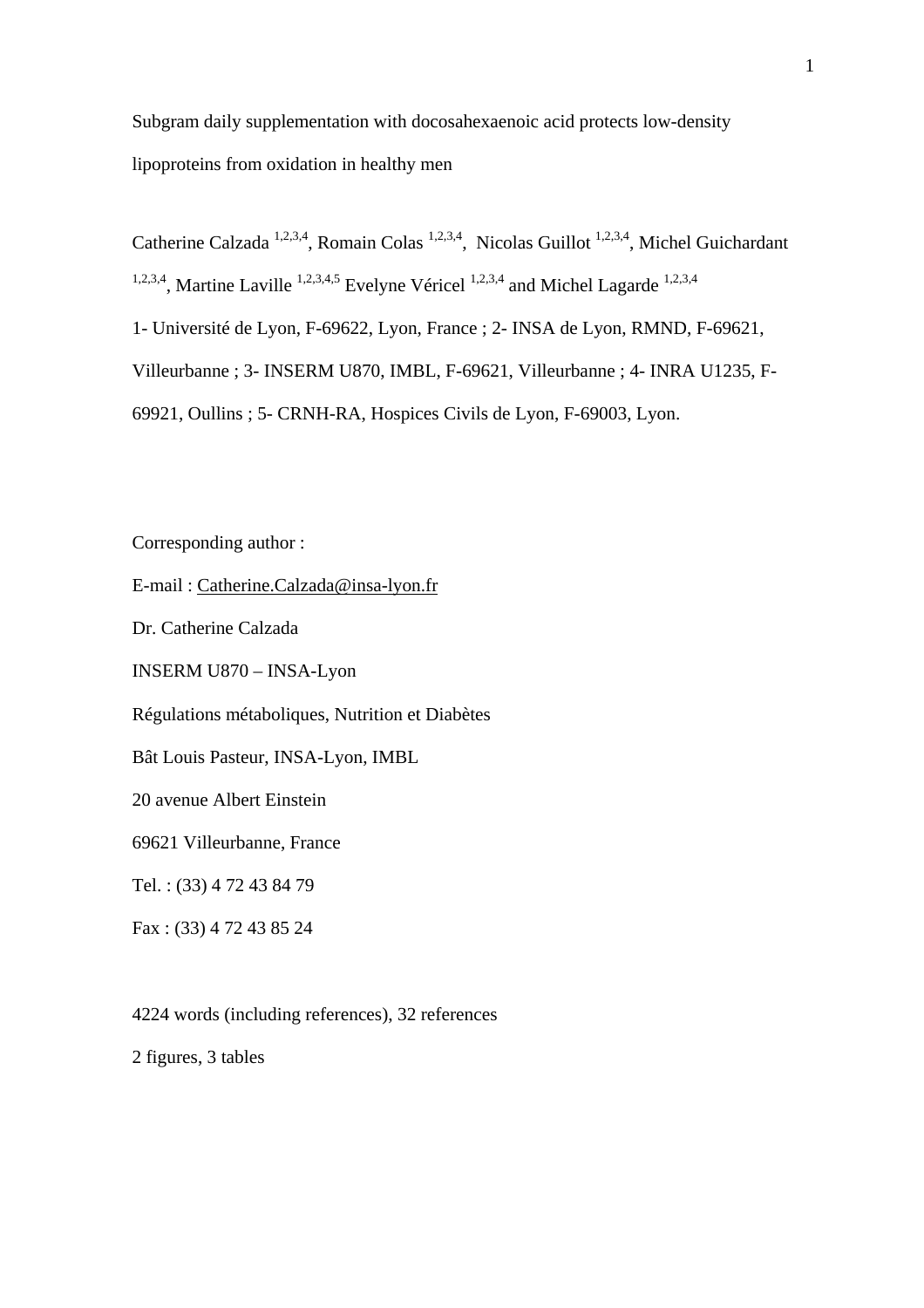# **Abstract**

Objective : To determine the effect of supplementation with increasing doses of docosahexaenoic acid (DHA), as the only n-3 polyunsaturated fatty acid (PUFA), on lowdensity lipoprotein (LDL) redox status and oxidizability.

Methods : Twelve healthy men aged 53 to 65 years ingested consecutive doses of DHA (200, 400, 800 and 1600 mg/day), each dose for two weeks.

Results : The proportions of DHA increased dose-dependently in LDL phospholipids and cholesteryl esters, even after two weeks of supplementation with 200 mg/day DHA. The daily intake of 200, 400 and 800 mg DHA resulted in increased alpha-tocopherol concentrations, decreased MDA concentrations, and a longer lag time for copper-induced LDL oxidation. Supplementation with 1600 mg/day DHA had no effect on the above parameters. In plasma, concentrations of 4-hydroxy-hexenal, specifically derived from the peroxidation of n-3 fatty acids, significanty increased after 800 and 1600 mg DHA, representing 0.01% of plasma n-3 PUFAs, while 4-hydroxy-nonenal concentrations, derived from the peroxidation of n-6 fatty acids, did not change.

Conclusion : Our results clearly show that an intake of 200 to 800 mg/day DHA may have protective and antioxidant effects on LDL and could represent optimal doses for cardiovascular disease prevention in a healthy population.

Keywords : n-3 polyunsaturated fatty acids, antioxidant, peroxidation, low-density lipoproteins.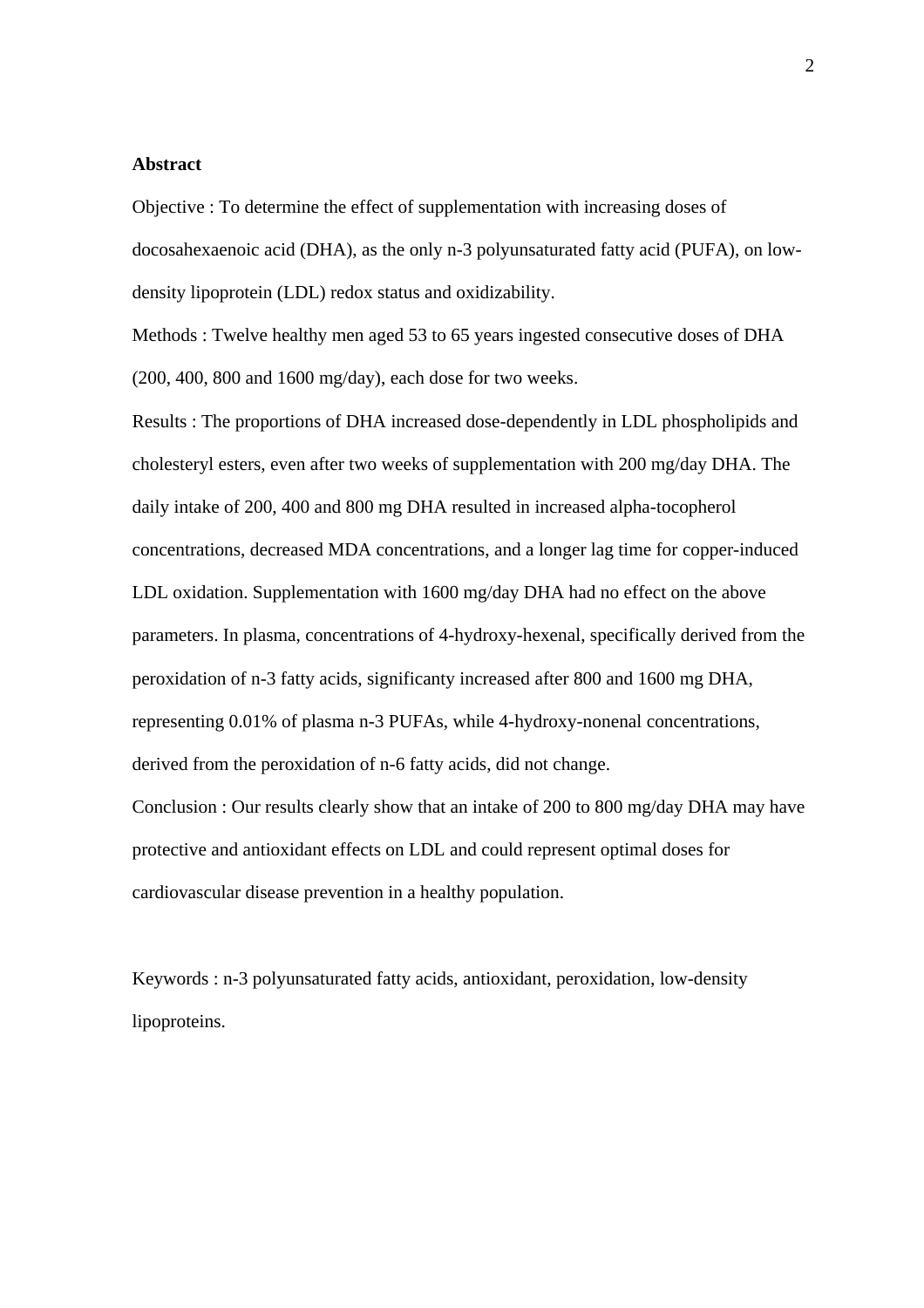## **Introduction**

Prospective cohort studies suggest that consumption of fish or fish oils decreases the risk of cardiovascular diseases in Western populations [1]. This is thought to be due to their content in long-chain n-3 polyunsaturated fatty acids (PUFAs), such as eicosapentaenoic acid (EPA, 20:5 n-3) and docosahexaenoic acid (DHA, 22:6 n-3). Some recommendations for long-chain n-3 PUFAs intake for cardiovascular health and primary cardiovascular disease prevention have been issued by scientific organizations and government agencies (about 200-500 mg/day depending on countries [2,3]). However, there currently is no specific recommendation for DHA (or EPA) individually.

Dietary supplementation with PUFAs leads to an increased proportion of these fatty acids in plasma lipoproteins, cell and tissue lipids. Taking into account the high susceptibility of the highly unsaturated fatty acids to undergo non-enzymatic peroxidation, enrichment of low-density lipoproteins (LDL) in DHA may increase their susceptibility to oxidation and result in enhanced risk for atherosclerosis [4]. Although many studies have determined the effects of dietary n-3 PUFAs or fish oils on the susceptibility of LDL to oxidation, results were discordant showing either a detrimental, beneficial effect or an absence of effect. In order to define the most adequate dose of DHA in a healthy population, we performed a dose-response study in healthy middle-aged men and examined the response of blood cells [5] and LDL to DHA dietary intake. Both tocopherol concentrations and lipid peroxide levels of LDL and their oxidizability in response to copper sulphate were investigated.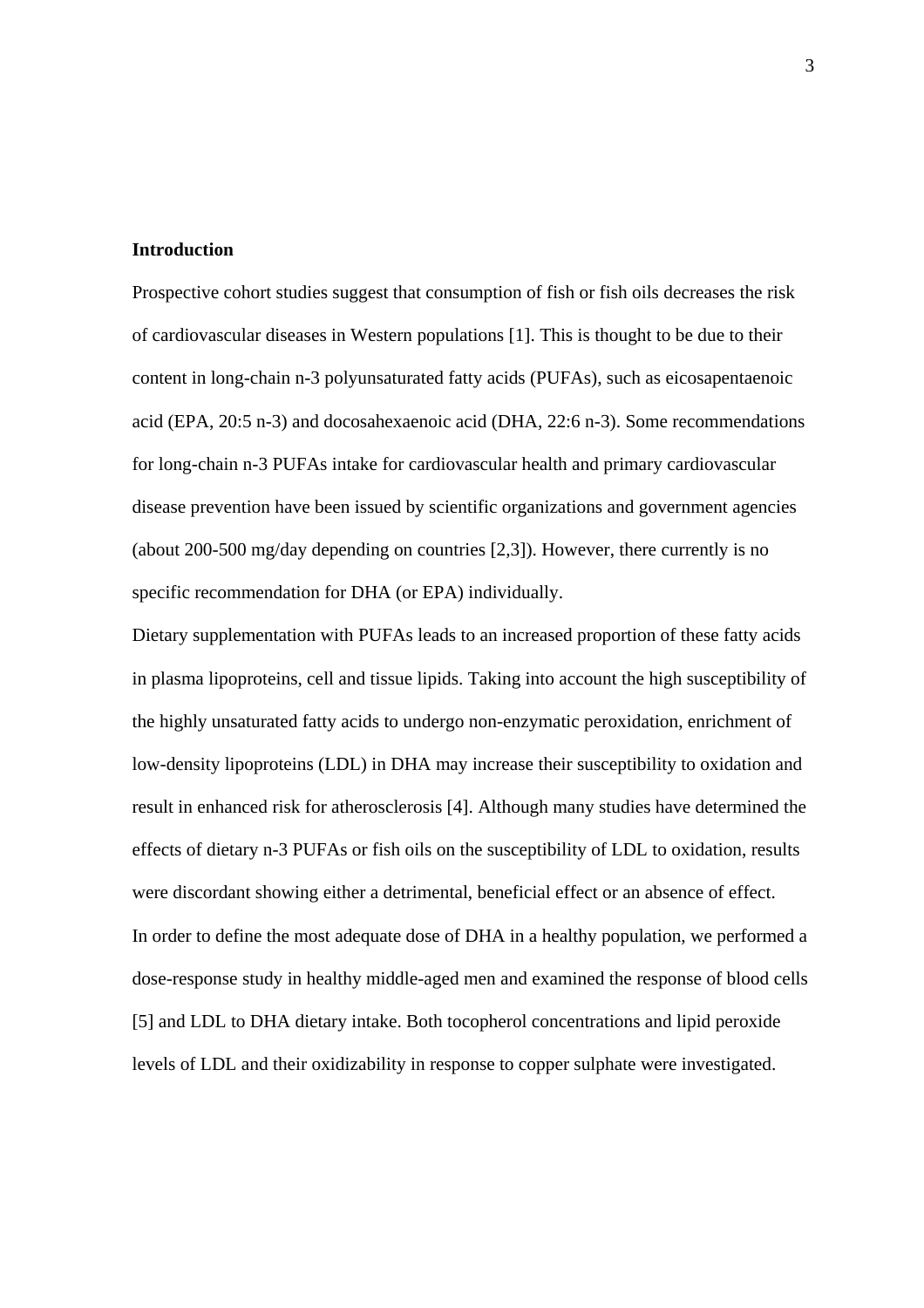### **Methods**

#### *Study design*

Twelve healthy men volunteers, aged 53 to 65 years, were recruited. Based on a pretrial power analysis, a minimum of six subjects provided 90% power to detect a 25% difference in platelet MDA and phosphatidylethanolamine DHA at  $P < 0.05$ . The subjects were normolipidemic, nonsmokers, did not use any medication or vitamin supplements and were asked to keep their dietary habits throughout the study. The volunteers received DHA-rich capsules (Pro-Mind, Decola, Belgium). Each capsule contained 200 mg DHA in triglycerides from algal oil,  $0.125$  mg DL- $\alpha$ -tocopherol and  $0.125$  mg ascorbyl palmitate. Fatty acid composition of the supplement, expressed as mol %, was 40% DHA, 1.2% 18:2 n-6, 22.2% monounsaturated fatty acids (2% 16:1 n-7 and 20.2% 18:1 n-9) and 36.6% saturated fatty acids (6.6% 12:0, 16% 14:0 and 14% 16:0). The volunteers ingested consecutive doses of 200, 400, 800 and 1600 mg/day DHA, each period lasting for two weeks, followed by an 8-week wash out (WO) period. Compliance to the study (99%) was assessed by the number of capsules returned and the measurement of DHA levels in plasma [5] and LDL. The study was approved by the local ethical committee and written informed consent was obtained from all subjects.

### *Blood collection*

Blood was collected in ACD (acid-citrate-dextrose)-containing Vacutainer tubes after overnight fasting before the start of the intervention (0), at the end of each 2-week period and after 8-week post-supplementation (WO). The blood was immediately centrifuged at 200 g for 17 min at 20°C to get platelet-rich plasma and remaining blood was then centrifuged at 1500 g for 10 min to isolate plasma supernatant.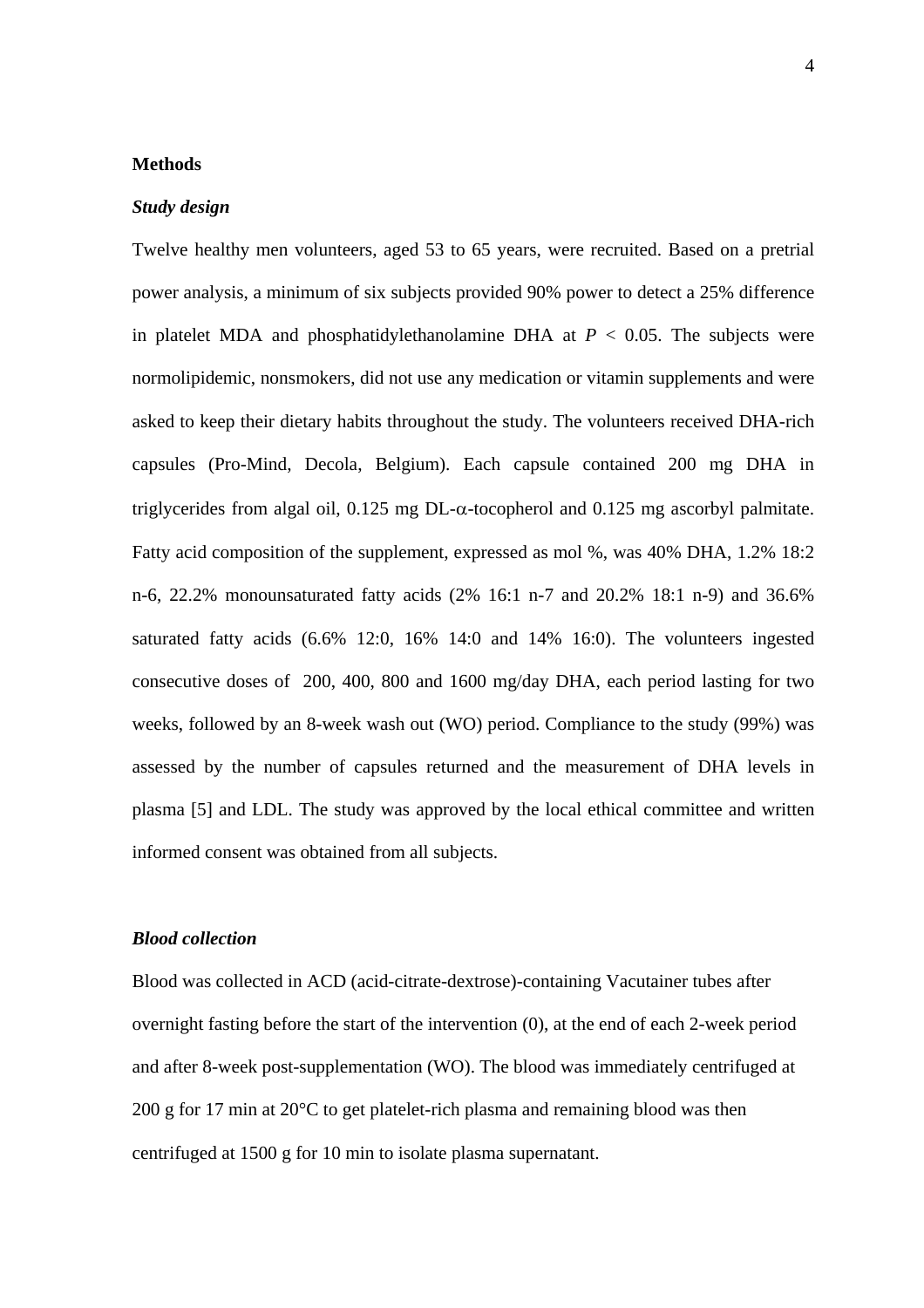# *Low-density lipoprotein isolation*

LDL (density 1.019-1.063 g.ml<sup>-1</sup>) were separated from plasma containing 2.7 mM EDTA by potassium bromide stepwise density gradient ultracentrifugation [6] in a TLA 100.3 fixed-angle rotor of a Beckman TL-100 ultracentrifuge. The LDL fraction was dialyzed extensively against phosphate buffered saline (PBS, pH 7.2) containing 1mM EDTA. Last dialysis was performed in PBS without EDTA. The concentration of protein was immediately estimated using the Bradford assay [7].

# *Vitamin E determinations*

Tocopherol concentrations in LDL were determined by reversed-phase high-performance liquid chromatography (RP-HPLC). Briefly, following extraction with hexane in the presence of tocol and δ-tocopherol as internal standards, tocopherol isomers were detected and quantified by fluorimetry (excitation 295 nm, emission 340 nm) [8].

#### *Malondialdehyde measurements*

Overall lipid peroxidation was evaluated by quantitation of malondialdehyde (MDA) in LDL particles according to the method of Therasse & Lemonnier [9]. Briefly, TBA-MDA adducts were separated by RP-HPLC and measured by fluorimetry (excitation 515 nm, emission 553 nm).

### *Fatty acid compositions of LDL phospholipids and cholesteryl esters*

Following extraction with ethanol:chloroform (1:2, vol/vol), lipid classes were separated by thin-layer chromatography with hexane/diethyl ether/acetic acid (80:20:1, vol/vol/vol) into phospholipids, triglycerides and cholesteryl esters [10]. The phospholipid and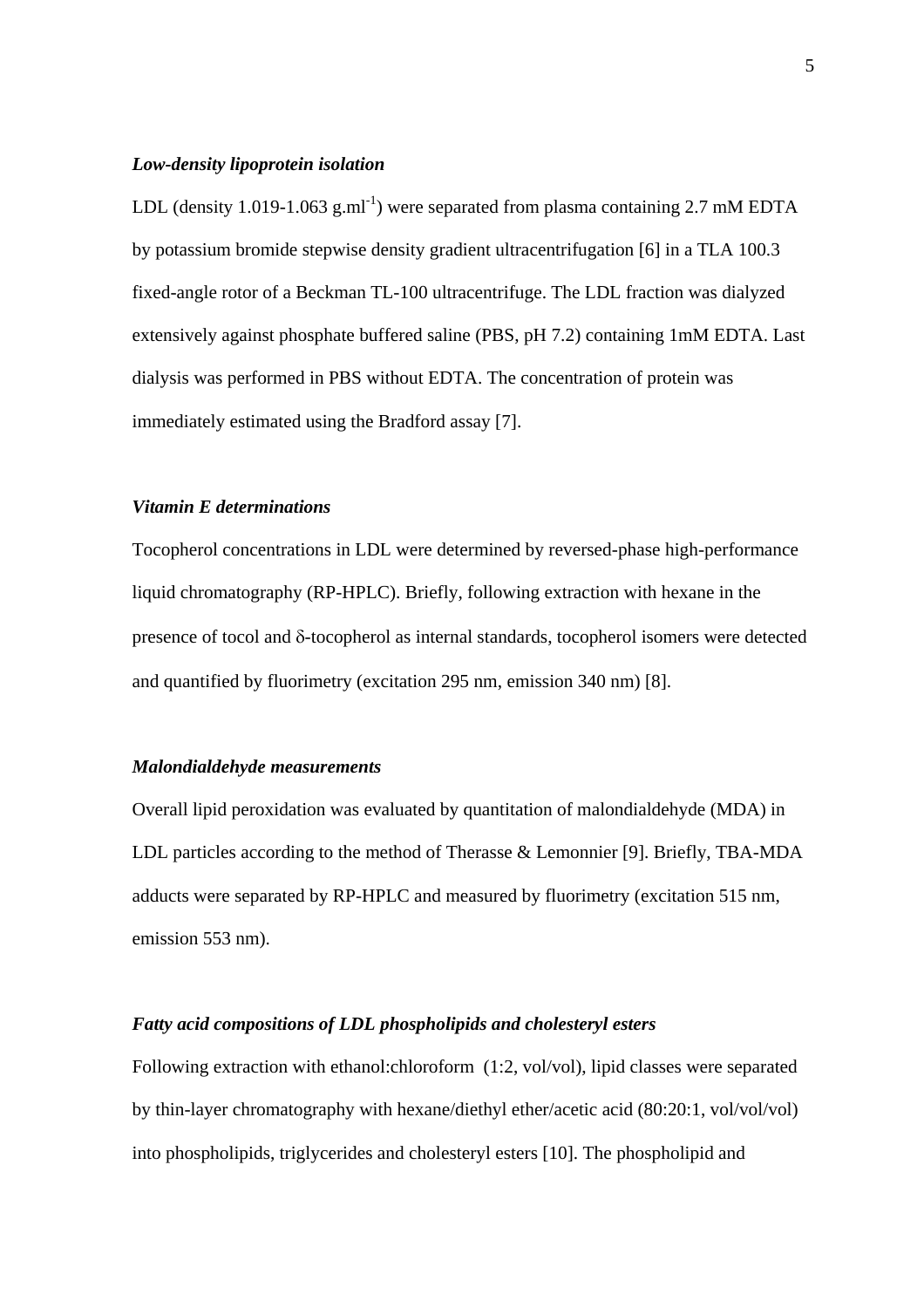cholesteryl ester zones were scrapped off, treated with trifluoride boron/methanol for 90 minutes at 100°C, and extracted twice with isooctane. Fatty acid methyl esters were separated by gas-liquid chromatography, using an HP 6890 gas chromatograph equipped with a SP 2380 capillary column (30 m x 0.25 mm; Supelco, Bellefonte, PA, USA).

### *Copper-induced LDL oxidation*

Aliquots of freshly dialyzed LDL (50 µg protein/mL) were oxidized in the presence of 1  $\mu$ M CuSO<sub>4</sub> within the day following last dialysis. The oxidation of LDL was monitored by measuring the increased formation of conjugated dienes [11] at 234 nm every minute for 60 minutes and every 5 minutes for 8 hours in a Kontron computer-linked spectrophotometer. The lag time was graphically defined for each oxidation curve as the time from the addition of  $CuSO<sub>4</sub>$  until the intersection of the tangent with the baseline.

# *Hydroxy-alkenal concentrations in plasma*

4-hydroxy-nonenal (4-HNE) and 4-hydroxy-hexenal (4-HHE) in their free forms were analyzed and quantified by gas chromatography-mass spectrometry (GC-MS) according to the procedure described by Van Kuijk *et al.* [12] modified as follows. Plasma samples, in the presence of deuterated  $d_3$ -4-HNE and  $d_3$ -4-HHE, were treated with *O*-2,3,4,5,6pentafluorobenzyl hydroxylamine hydrochloride for 30 minutes at room temperature. After acidification, pentafluorobenzyloxime derivatives were extracted with methanol/hexane and the hydroxyl groups were converted into trimethylsilylether with *N,O*-Bis(trimethylsilyl)trifluoroacetamide. The pentafluorobenzyloxime, trimethylsilylether derivatives of 4-HNE (*O*-PFB-TMS-4-HNE) and 4-HHE (*O*-PFB-TMS-4-HHE) were analyzed by negative ion chemical ionization (NICI) GC-MS as previously described [13].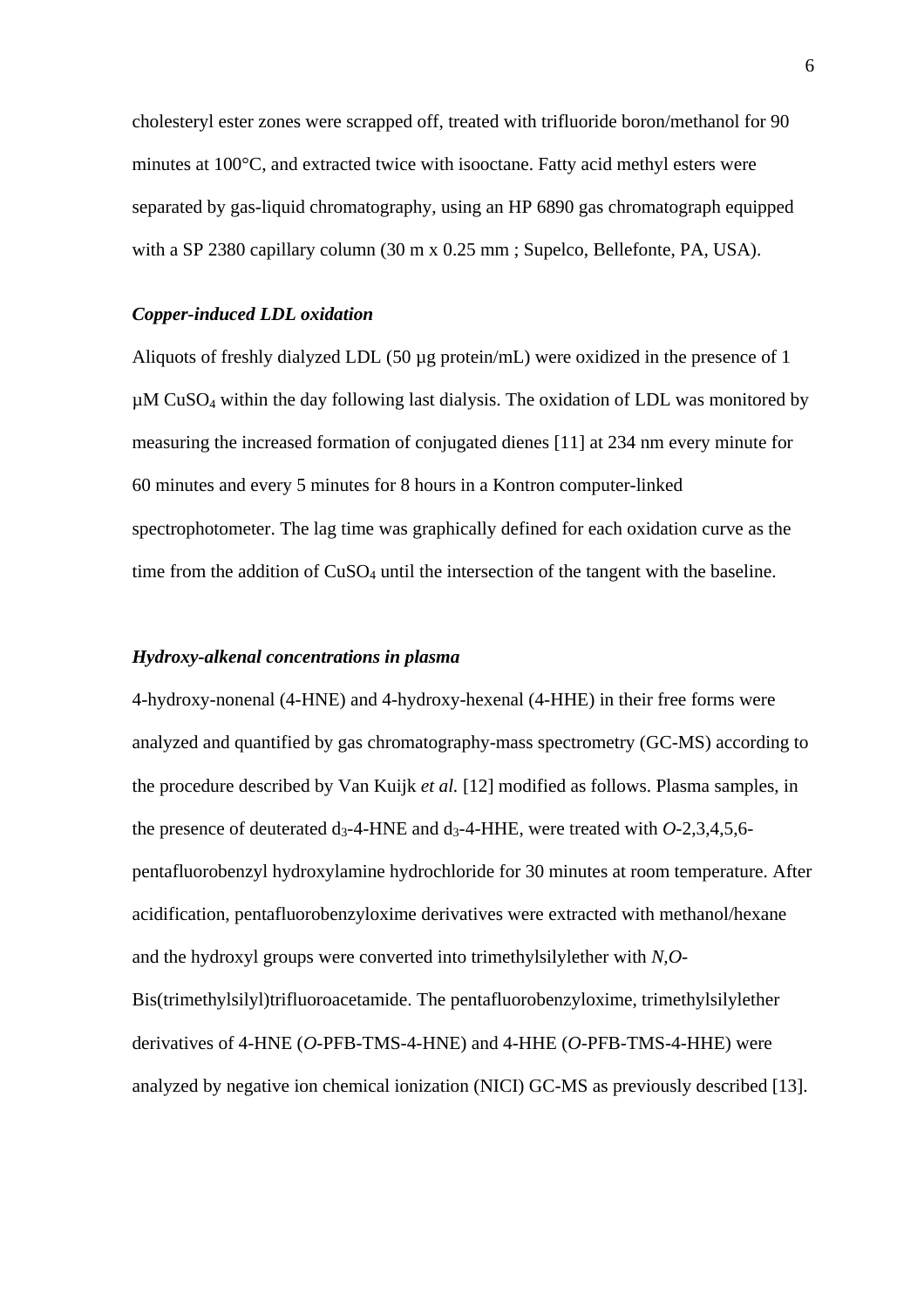# *Statistics*

Results are expressed as the mean  $\pm$  S.E.M. for the 12 subjects, except for the WO period  $(n=11)$  and plasma hydroxy-alkenal concentrations  $(n=7)$ . Comparisons between groups were performed using a non parametric Friedman test. Differences between values at twoweek supplementation periods or wash-out period and baseline values were determined by using a non parametric Wilcoxon post-test. A Spearman's correlation test was also used to determine correlations between parameters. Statistical significance was established at *P* < 0.05. StatView for Windows (version 5.0.0.0 ; Albacus Corp., Baltimore, MD, USA) was used for statistical analysis.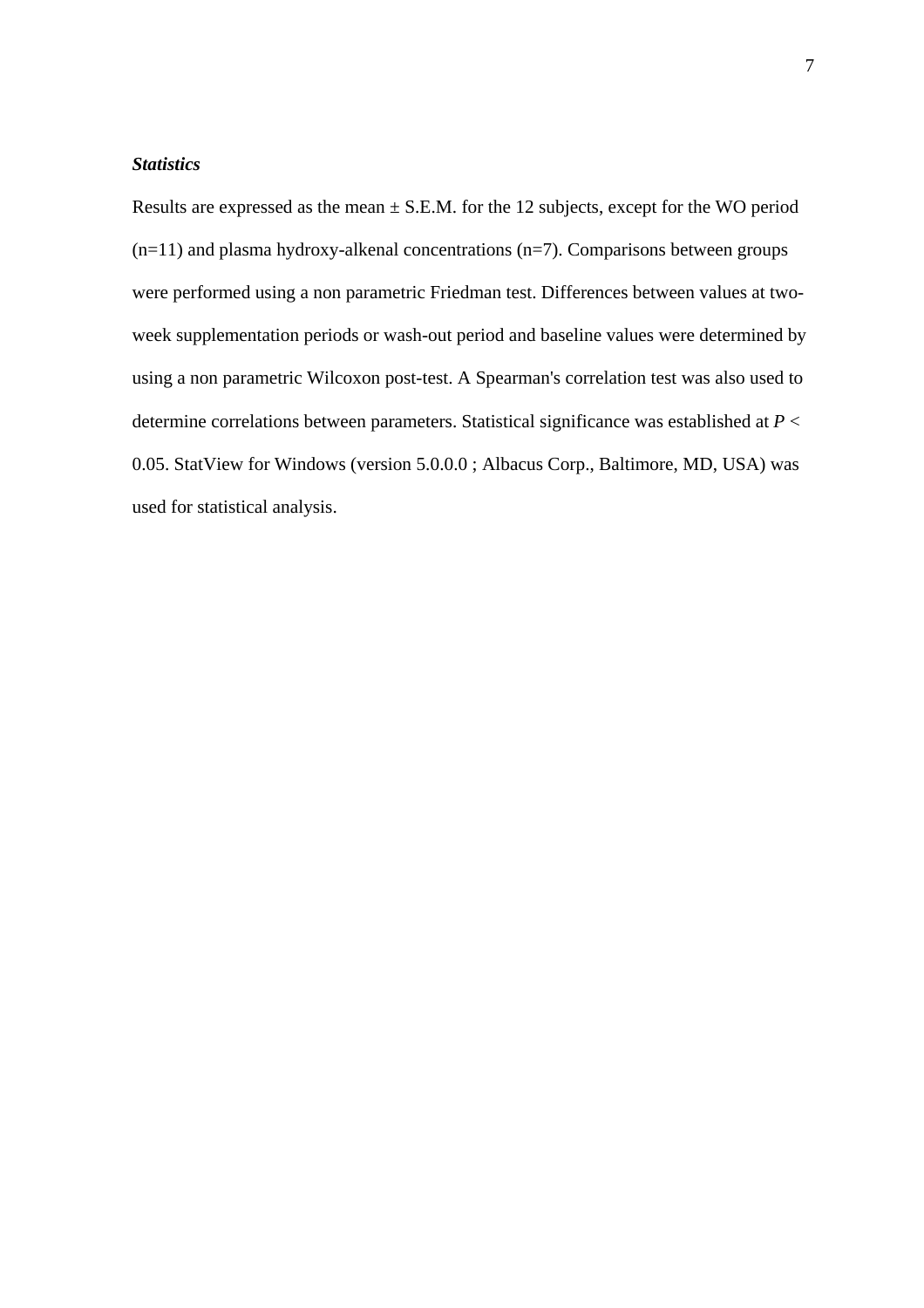### **Results**

## *Fatty acid composition of LDL phospholipids*

The proportions of the main fatty acids present in LDL phospholipids are listed in Table 1. Compared to baseline, there was a dose-dependent increase in the proportion of DHA in LDL phospholipids after each supplementation period. This corresponds to an increase of 18% after 200 mg DHA for two weeks, 49% after 400 mg DHA for two additional weeks, 84% after 800 mg DHA and 114% after 1600 mg DHA. DHA proportion returned to baseline after the WO period. Ingestion of 400, 800 and 1600 mg DHA also led to significant increases of EPA proportions in LDL phospholipids by 42, 43 and 65%, respectively. Proportion of EPA returned to baseline at the end of the 8-week WO period. In addition, there was a decrease by 35% in docosapentaenoic acid (22:5 n-3) proportion following supplementation with the highest dose of DHA. Concerning n-6 PUFAs, proportions of linoleic acid (18:2 n-6) significantly decreased after 800 and 1600 mg DHA and proportions of arachidonic acid (20:4 n-6) decreased after ingestion of DHA ranging from 200 to 1600 mg DHA. Linoleic and arachidonic acids proportions returned to baseline values after the WO period.

### *Fatty acid composition of LDL cholesteryl esters*

As shown in Table 2, the ingestion of increasing doses of DHA resulted in a stepwise increase in its proportion in cholesteryl esters : 20%, 57%, 88% and 148%, after 200, 400, 800 and 1600 mg DHA, respectively. Proportion of EPA increased significantly after each DHA supplement until two-fold after the highest dose. DHA and EPA proportions did not completely return to baseline levels after the WO period. No differences were observed for oleic (18:1 n-9) and linoleic acids between each step of supplementation and pre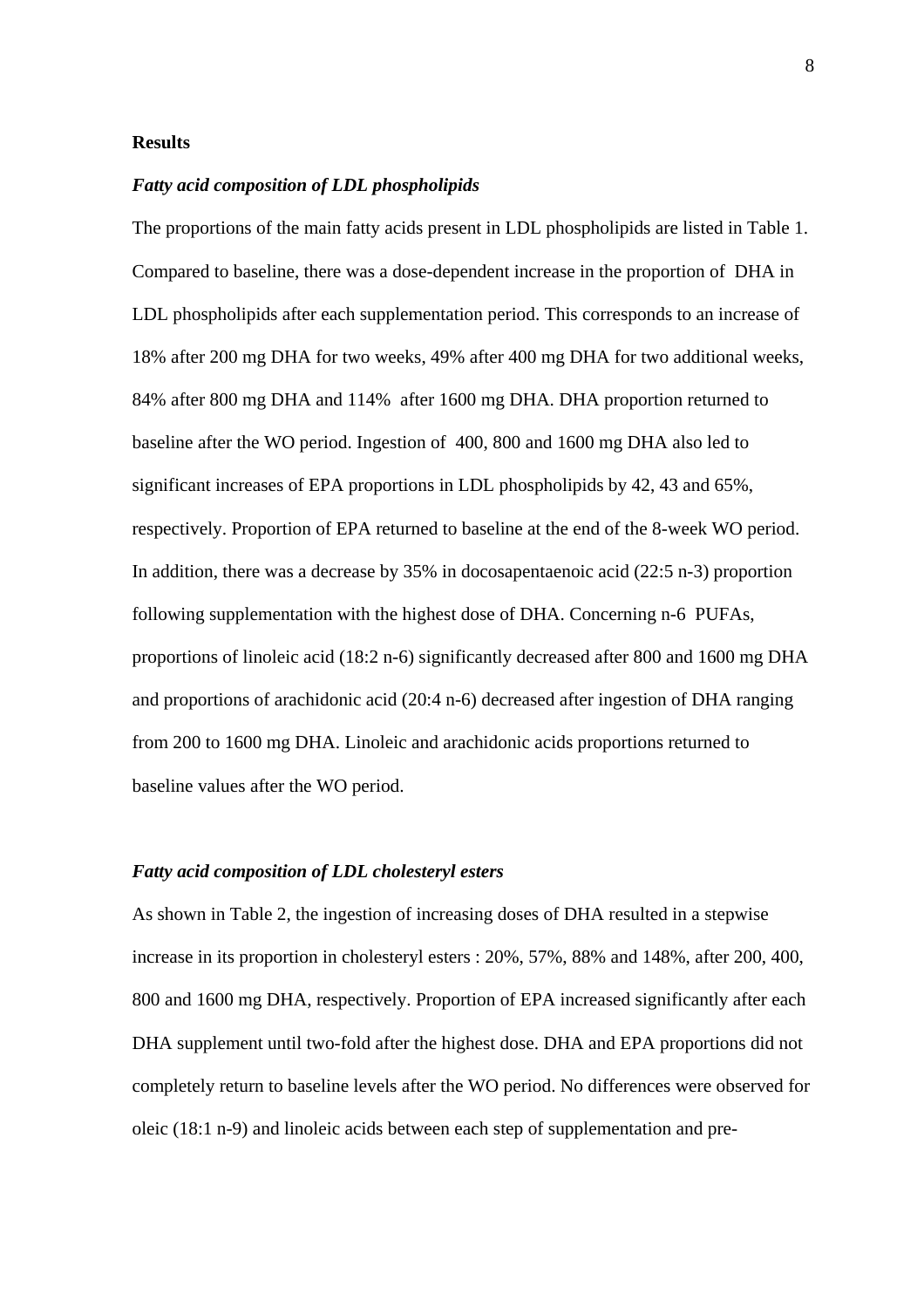supplementation period and the proportion of arachidonic acid decreased by 11 % after 1600 mg DHA.

### *Tocopherol concentrations in LDL*

As shown in Figure 1A, supplementation with 200, 400 and 800 mg DHA resulted in an increase by 27, 20 and 17% of  $\alpha$ -tocopherol concentrations, respectively, when compared with baseline values. There was no significant change of  $\alpha$ -tocopherol concentrations after 1600 mg DHA and the WO period compared with baseline concentration. γ-tocopherol concentrations also increased after 200 mg/day DHA for 2 weeks compared with baseline concentrations  $(1.50 \pm 0.22 \text{ versus } 1.16 \pm 0.14 \text{ nmol/mg protein respectively, } P < 0.05$ , n=12) but did not change significantly after 400 mg ( $1.25 \pm 0.14$  nmol/mg protein), 800 mg  $(1.31 \pm 0.16 \text{ nmol/mg protein})$ , 1600 mg DHA  $(1.17 \pm 0.11 \text{ nmol/mg protein})$  and the WO period  $(1.18 \pm 0.13 \text{ nmol/mg protein})$ .

#### *Malondialdehyde concentrations in LDL*

When compared to baseline values, MDA concentrations significantly decreased by 37%, 45% and 25% after 200, 400 and 800 mg DHA supplements, respectively (Figure 1B). No change in MDA level was observed after the highest dose (1600 mg DHA). MDA concentration returned to baseline value after the WO period.

### *Susceptibility of LDL to copper-induced oxidation*

The effect of DHA on LDL susceptibility to oxidation *in vitro* was derived from the formation of conjugated dienes upon addition of cupric ions to LDL and the corresponding lag time to oxidation (Figure 2). Supplementation with DHA resulted in significant increases in lag times after doses ranging from 200 to 800 mg DHA, compared to the pre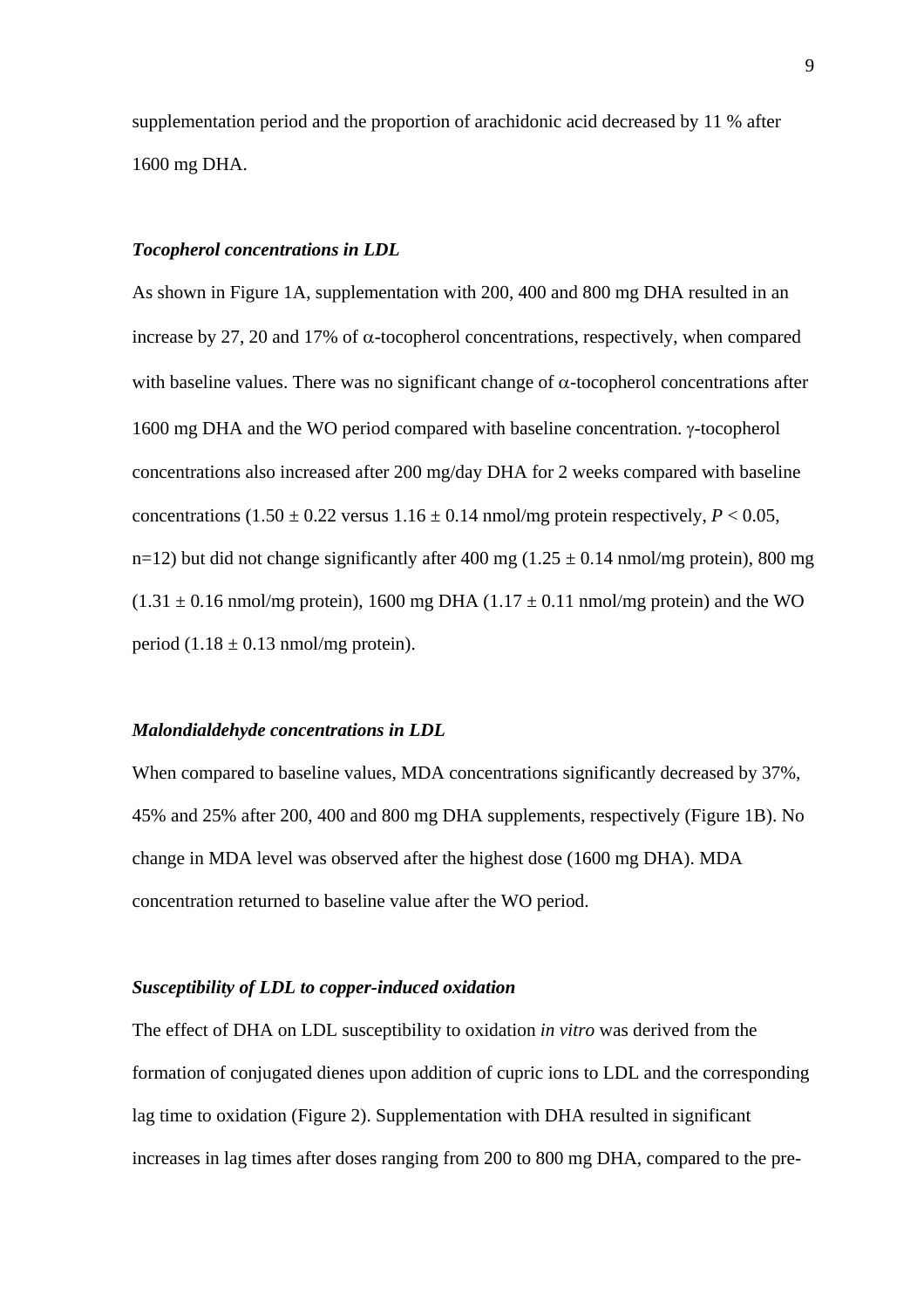supplementation lag time. The maximum increase (34%) was observed after 400 mg DHA. There were no differences in the lag time after the highest dose of DHA and the WO period, compared with baseline.

### *Concentrations of 4-hydroxy-nonenal and 4-hydroxy-hexenal in plasma*

4-HNE is one of the major aldehydes derived from the peroxidation of n-6 fatty acids, essentially linoleic and arachidonic acids, while 4-HHE is the major aldehyde derived from the peroxidation of n-3 fatty acids. As shown in Table 3, plasma 4-HNE concentrations did not vary significantly prior to and post supplementation periods with DHA. Compared to its baseline concentration in plasma, no significant changes of plasma 4-HHE levels were observed after supplementation with 200 and 400 mg DHA, although there was a trend. Supplementation with 800 mg DHA resulted in a 7.2-fold increase of plasma 4-HHE concentration, reaching 10.5-fold after the highest dose of supplementation (1600 mg DHA). Hydroxy-alkenal concentrations returned to baseline ones after the WO period.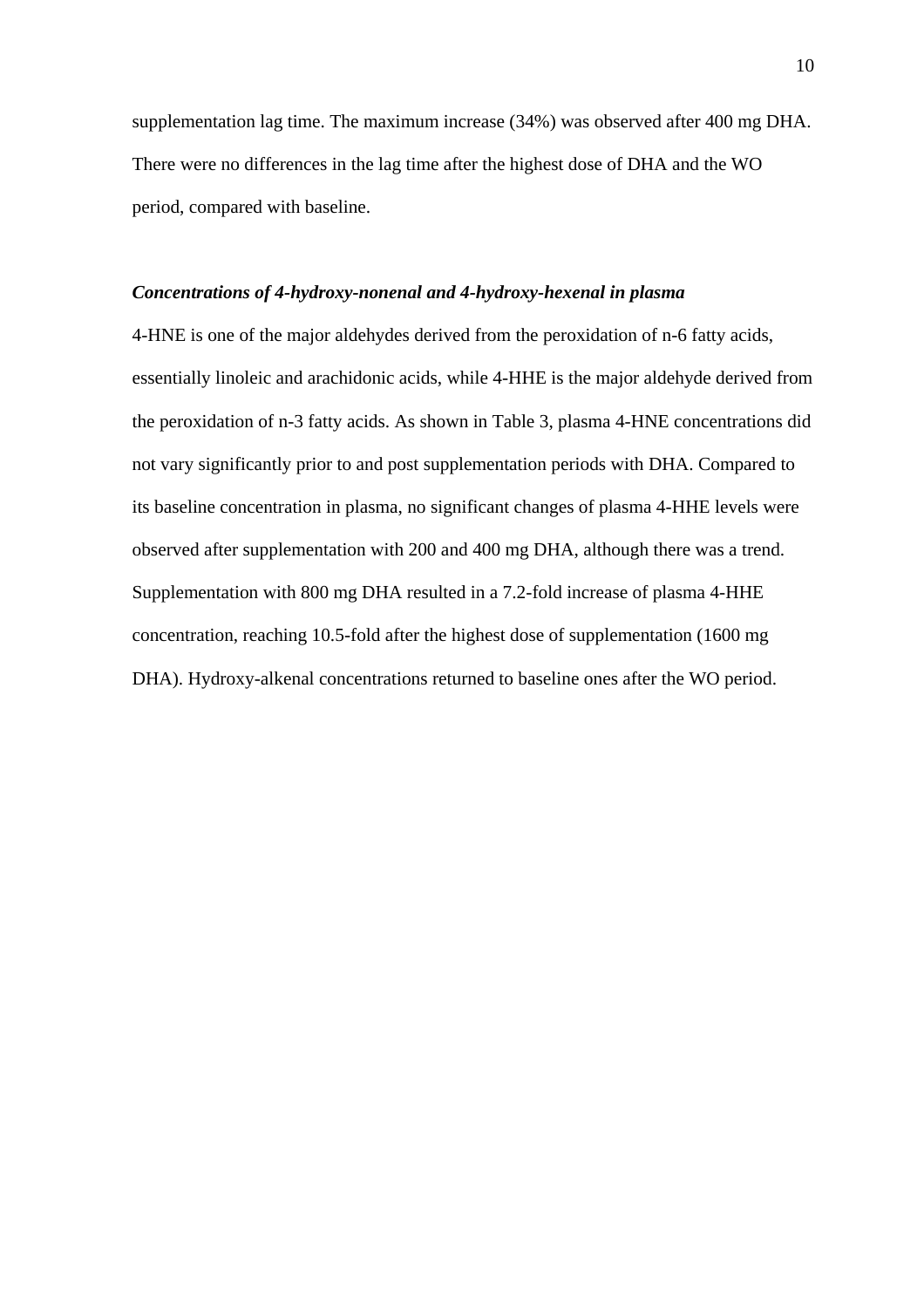### **Discussion**

The salient findings of the present study are that the supplementation of healthy men volunteers with 200, 400 and 800 mg/day DHA during two-week consecutive periods can improve LDL redox status and protect LDL against *in vitro* oxidation.

Concerning LDL redox status, our results show a significant and noticeable increase of  $\alpha$ tocopherol concentration in LDL following supplementation with 200 to 800 mg/day DHA. It is very unlikely that the increased  $\alpha$ -tocopherol LDL concentration following DHA supplementation was due to the tiny amount of  $α$ -tocopherol contained in each capsule (around 0.5% of the normal daily intake). In addition, supplementation with 1600 mg/day DHA had no effect on tocopherol concentrations. No other study has ever reported that DHA or n-3 PUFAs may lead to increased concentrations of vitamin E in LDL. In plasma, most studies either reported no effect [14] or decreases of plasma vitamin E [15,16] following the supplementation with n-3 PUFAs. Only one study reported increases of plasma α-tocopherol and β-carotene concentrations [17]. We also show for the first time that supplementation with 200 to 800 mg DHA resulted in lower concentrations of MDA in LDL. The concentration of MDA, one of the end-products of lipid peroxidation, was assessed in LDL by the separation and quantification of the TBA-MDA adducts by HPLC. Some previous studies showed an increase of thiobarbituric acid reactive substances (TBARS) levels in plasma after high doses of n-3 PUFAs (from 4 to 15g/day fish oils) [16,18,19] whereas others reported no effect on TBARS formation in plasma and LDL after lower doses of n-3 PUFAs (from 0.3 to 2.4g fish oil/day) [17,20].

Despite numerous studies, there is no consensus on the effects of n-3 PUFAs on LDL oxidation and very few have been performed with DHA alone and none with increasing doses of DHA. Most intervention studies reported an increased *in vitro* oxidation of LDL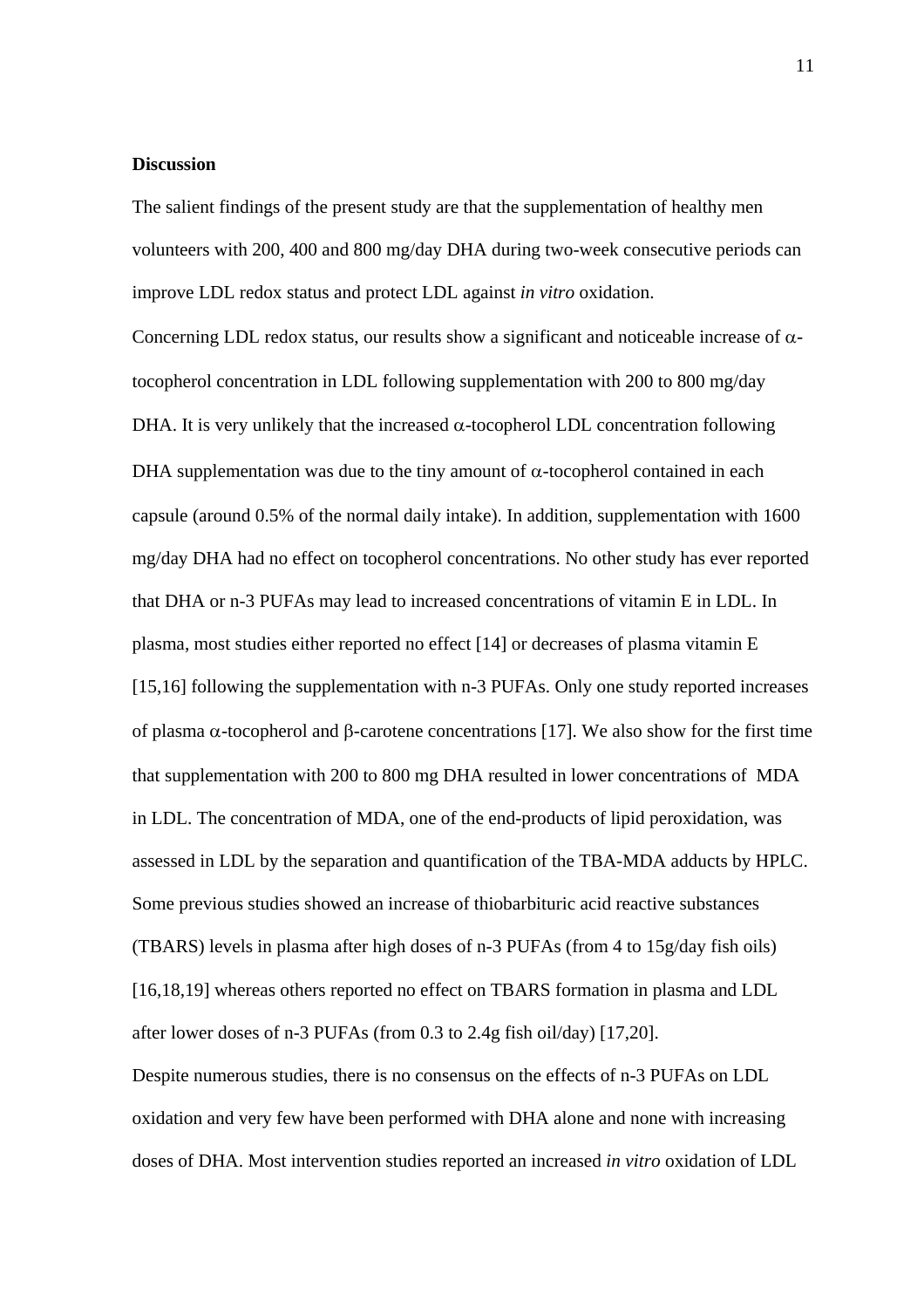following supplementation with fish oils [21-23]. However, some studies showed that fish oil [24], n-3 PUFAs [25] or DHA [26] did not increase the susceptibility of LDL to oxidation and even decreased it [27]. Such discrepancies may be related to differences in the populations studied, in the composition and dosage of the n-3 PUFAs supplement, in the duration of studies and in methodologies. We show that supplementation with 200 to 800 mg/day DHA increased the lag time for copper-induced LDL oxidation, indicating a decreased susceptibility of LDL to oxidation. Since the lag phase is inversely corelated with severity of clinical atherosclerosis [28], the prolongation of the lag phase with DHA may prove beneficial. The length of the lag period is known to be determined by the concentrations of antioxidants, the concentrations of substrates available for oxidation and the amount of endogenous peroxides [11]. In our study, the candidate molecules responsible for an increased lag time could be the lesser amount of lipid peroxides attained after DHA supplementation because the lag time was inversely correlated with MDA concentration ( $P < 0.05$ , data not shown). Supplementation with 1600 mg DHA had no effect on the lag phase compared to baseline, and corroborates the absence of effect of this dose on LDL redox status. These results strengthen *in vitro* results [29] showing differential effects of DHA on platelet redox status with antioxidant and prooxidant effects at low and high DHA concentrations and no effect at moderate DHA concentrations. Our results confirm that supplementation with DHA dose-dependently increased DHA proportion in LDL lipids [20]. Noteworthy, daily supplementation with as little as 200 mg DHA for 2 weeks led to significant increases of DHA in phospholipids and cholesteryl esters. EPA proportion significantly increased in both LDL phospholipids and cholesteryl esters after supplementation with 400 to 1600 mg DHA, indicating that some retroconversion of DHA to EPA may have occurred. Based on LDL phospholipid data, the retroconversion of DHA to EPA was estimated to 12% at the end of the 8-week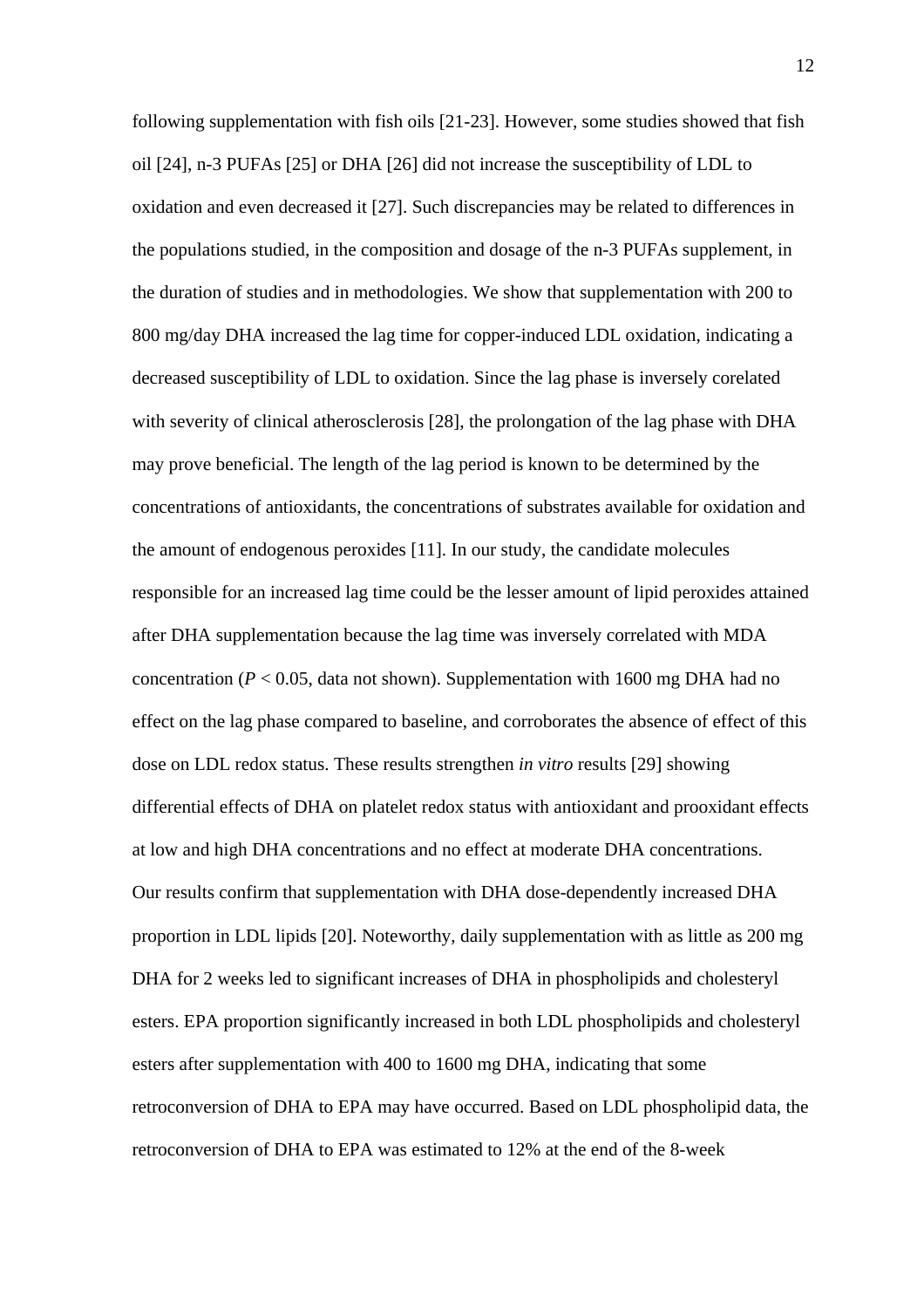supplementation period. This estimated value is close to the one estimated in serum phospholipids after 6-week supplementation with an EPA-free preparation of DHA (11.3%) [30]. Supplementation with 1600 mg DHA also resulted in a decreased proportion of docosapentaenoic acid (22:5 n-3) in LDL phospholipids, corroborating other additional results of the present study in plasma and platelets [5]. Such a decrease could reflect the competition of 22:5 n-3 with DHA for esterification at the sn-2 position into phospholipids. In addition, plasma concentrations of triglycerides, total cholesterol, LDL-cholesterol remained unchanged throughout the study [5]. The only significant change was a slight increase of HDL-cholesterol after 1600mg DHA compared with baseline  $(1.60 \pm 0.12)$ versus  $1.43 \pm 0.09$  nmol/L, n=12,  $P < 0.05$ ). Besides LDL parameters, 4-HNE and 4-HHE were measured in some of plasma samples which allowed us to differentiate between specific oxidation of n-6 PUFAs and that of n-3 PUFAs, respectively. While free 4-HNE concentrations did not vary at all throughout the supplementation periods, the intake of 800 and 1600 mg DHA supplements resulted in significant increased concentrations of 4-HHE but represented as low as 0.01% of plasma n-3 PUFAs amount. Our results indicate that DHA was specifically peroxidized into 4-HHE [31] but to a very small extent. Although further studies are required, we may speculate that the formation of 4-HHE from DHA might be a way to explain the antioxidant effect of DHA which might serve as a primary target for oxidative stress, sparing endogenous antioxidants at an early stage. The present study has some limitations such as the sample size and therefore our results need to be confirmed on a larger scale.

In conclusion, our results show that supplementation of healthy men with 200-800 mg DHA/day may have protective and antioxidant effects on LDL and are supportive of the global recommendations for long-chain n-3 PUFAs for primary prevention of coronary diseases [32]. It gives new information on the most adequate doses of DHA individually to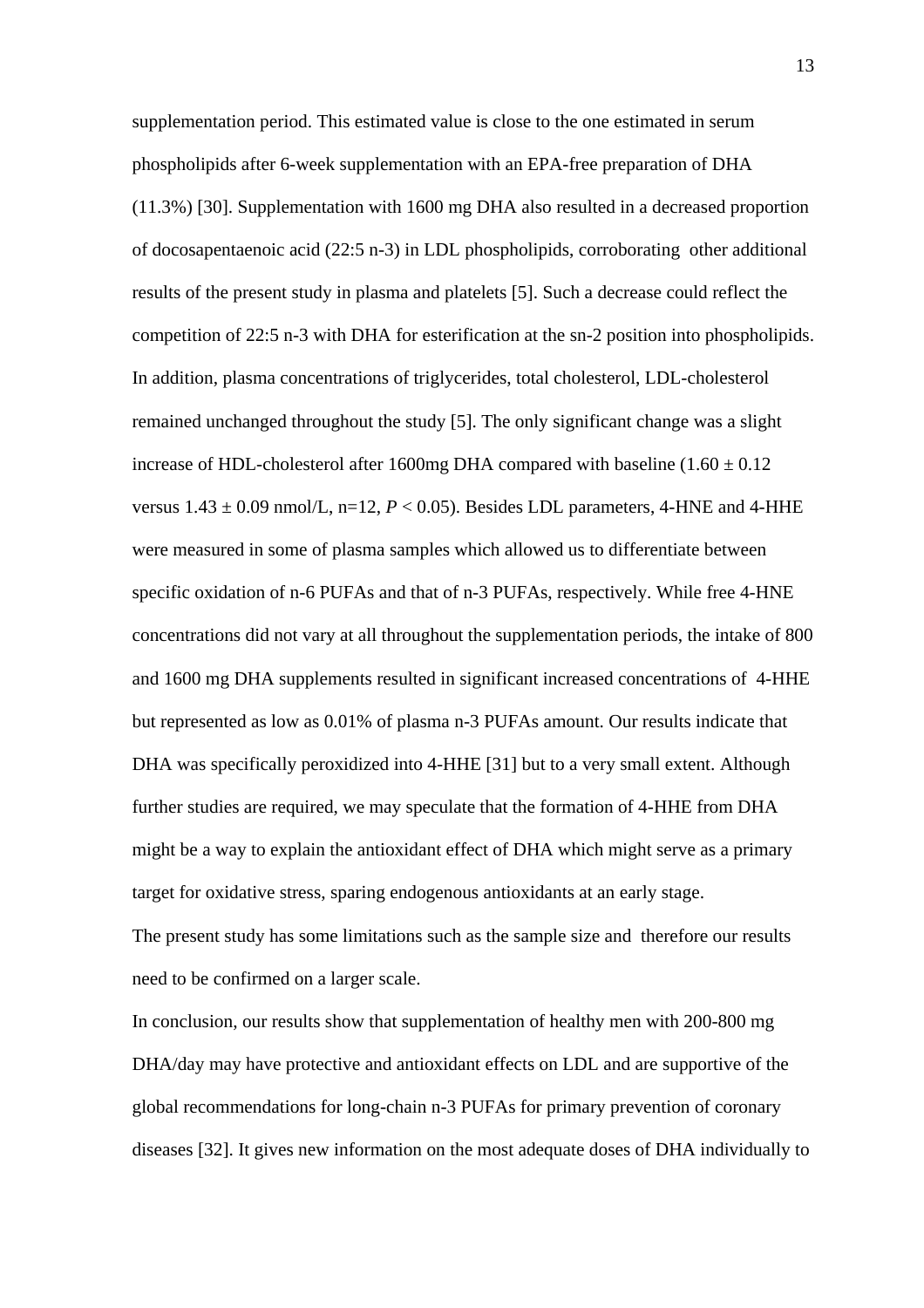confer benefits for the prevention against LDL oxidation and possibly for cardiovascular health.

# **Acknowledgements**

We are grateful to the volunteers for their reliable participation and to the staff from CRNH for their expert blood drawing and some lipid analyses. This work was supported by INSERM, Groupe Lipides et Nutrition (GLN) and Agence Nationale de la Recherche (ANR) 2005 "Cardiovasculaire, Obésité et Diabète". Catherine Calzada is supported by CNRS.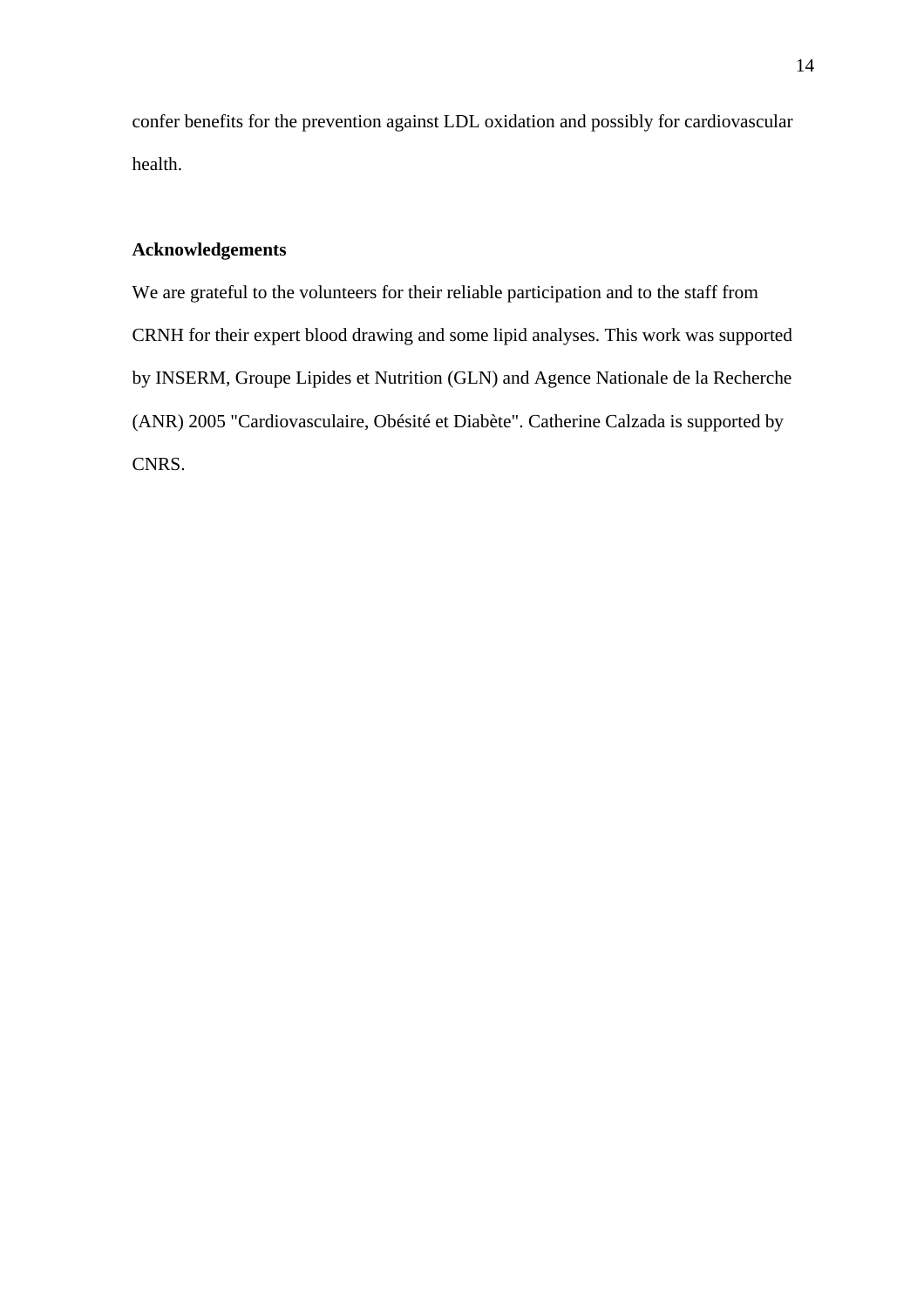# **Abbreviations**

DHA, docosahexaenoic acid; EPA, eicosapentaenoic acid; 4-HNE, 4-hydroxy-nonenal; 4- HHE, 4-hydroxy-hexenal; LDL, low-density lipoproteins; MDA, malondialdehyde; PUFAs, polyunsaturated fatty acids; WO, wash out.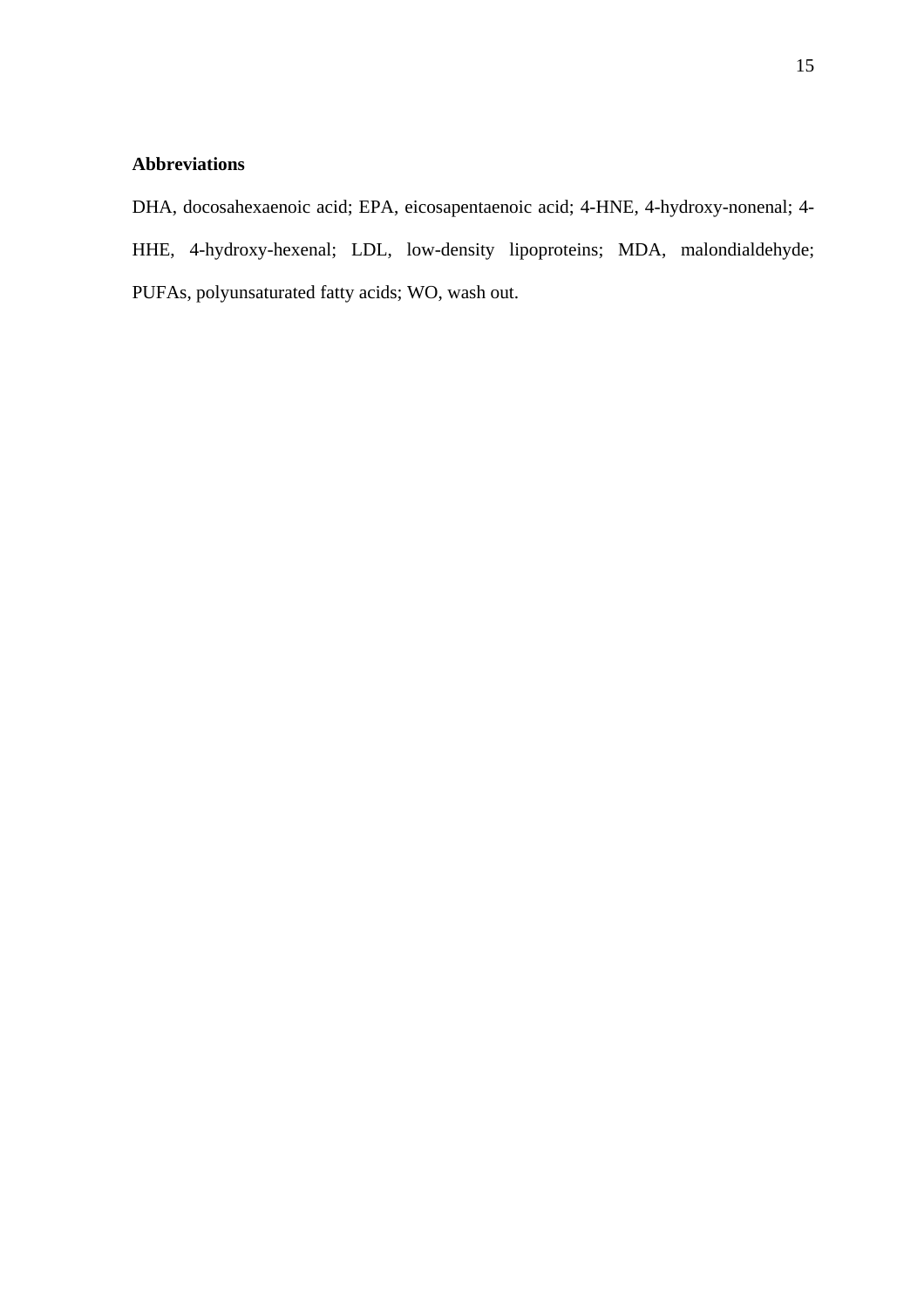### **References**

[1] Kromhout D, Bosschieter EB, de Lezenne Coulander C. The inverse relation between fish consumption and 20-year mortality from coronary heart disease. N Engl J Med 1985;312:1205-9.

[2] SACN. Advice on fish consumption: Benefits and risks. in:

<http://www.foodstandards.gov.uk/>, (Ed.), UK Scientific Advisory Committee on Nutrition, 2004.

[3] ISSFAL. Recommendations for intake of polyunsaturated fatty acids in healthy adults. International Society for the Study of Fatty Acids and Lipids. in:

[http://www.issfal.org.uk/lipid-matters/issfal-policystatements/issfal-policy-statement-3-](http://www.issfal.org.uk/lipid-matters/issfal-policystatements/issfal-policy-statement-3-10.html.)

[10.html.](http://www.issfal.org.uk/lipid-matters/issfal-policystatements/issfal-policy-statement-3-10.html.), (Ed.), International Society for the Study of Fatty Acids and Lipids, 2004.

[4] Parthasarathy S, Santanam N, Ramachandran S, Meilhac O. Oxidants and antioxidants in atherogenesis. An appraisal. J Lipid Res 1999;40:2143-57.

[5] Guillot N, Caillet E, Laville M, Calzada C, Lagarde M, Véricel E. Increasing intakes of long-chain omega 3 docosahexaenoic acid: effects on platelet functions and redox status in healthy men. FASEB J (in press).

[6] Havel RJ, Eder HA, Bragdon JH. The distribution and chemical composition of ultracentrifugally separated lipoproteins in human serum. J Clin Invest 1955;34:1345-53.

[7] Bradford MM. A rapid and sensitive method for the quantitation of microgram

quantities of protein utilizing the principle of protein-dye binding. Anal Biochem

1976;72:248-54.

[8] Calzada C, Coulon L, Halimi D, Le Coquil E, Pruneta-Deloche V, Moulin P, Ponsin G, Véricel E, Lagarde M. In vitro glycoxidized low-density lipoproteins and low-density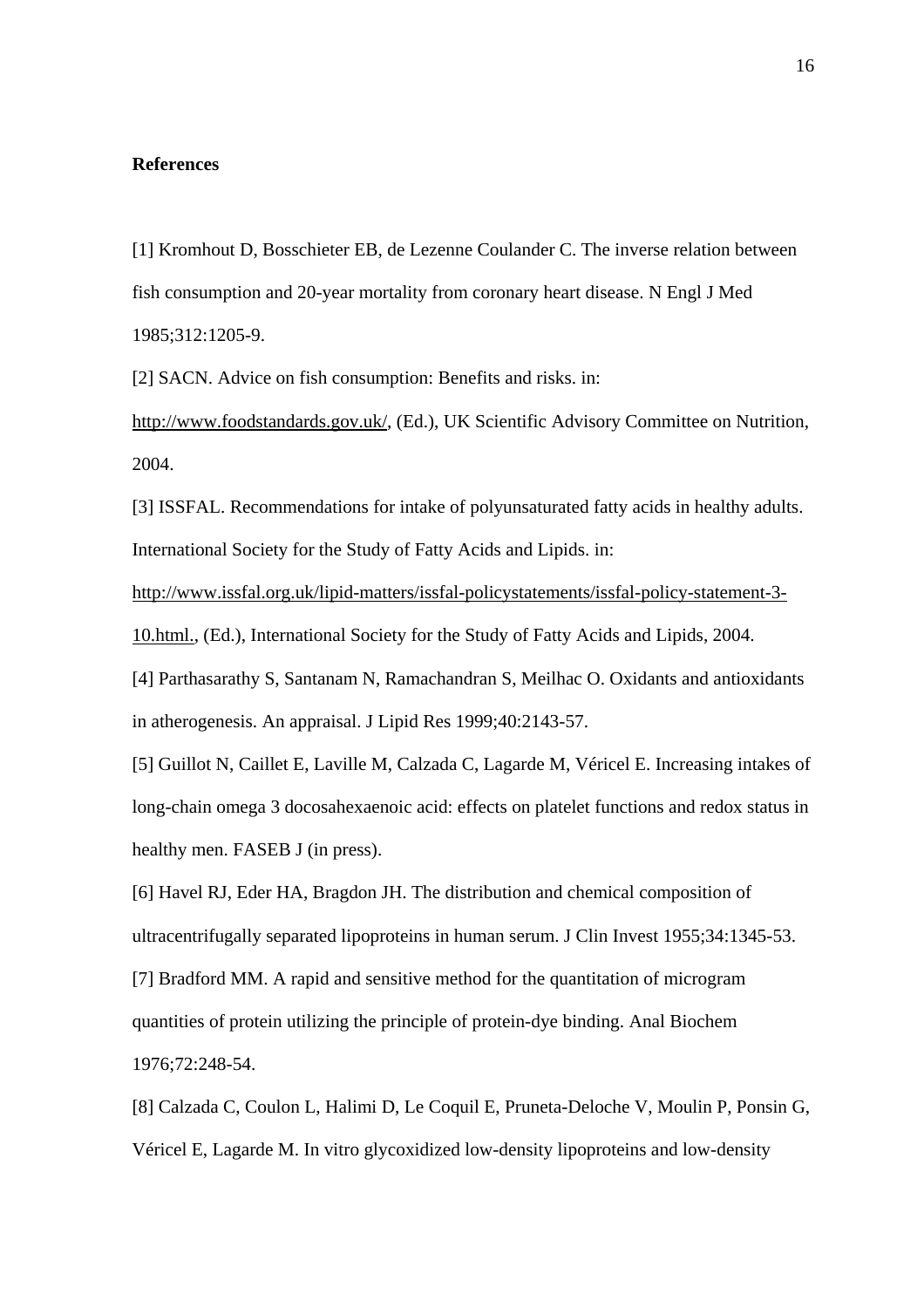lipoproteins isolated from type 2 diabetic patients activate platelets via p38 mitogenactivated protein kinase. J Clin Endocrinol Metab 2007;92:1961-4.

[9] Therasse J, Lemonnier F. Determination of plasma lipoperoxides by high-performance liquid chromatography. J Chromatogr 1987;413:237-41.

[10] Lagarde M, Drouot B, Guichardant M, Dechavanne M. In vitro incorporation and metabolism of some icosaenoic acids in platelets. Effect on arachidonic acid oxygenation. Biochim Biophys Acta 1985;833:52-8.

[11] Esterbauer H, Gebicki J, Puhl H, Jurgens G. The role of lipid peroxidation and antioxidants in oxidative modification of LDL. Free Radic Biol Med 1992;13:341-90. [12] van Kuijk FJ, Siakotos AN, Fong LG, Stephens RJ, Thomas DW. Quantitative measurement of 4-hydroxyalkenals in oxidized low-density lipoprotein by gas chromatography-mass spectrometry. Anal Biochem 1995;224:420-4.

[13] Bacot S, Bernoud-Hubac N, Baddas N, Chantegrel B, Deshayes C, Doutheau A, Lagarde M, Guichardant M. Covalent binding of hydroxy-alkenals 4-HDDE, 4-HHE, and

4-HNE to ethanolamine phospholipid subclasses. J Lipid Res 2003;44:917-26.

[14] Luostarinen R, Wallin R, Wibell L, Saldeen T. Vitamin E supplementation

counteracts the fish oil-induced increase of blood glucose in humans. Nutr Res 1995;15:953-68.

[15] Brude IR, Drevon CA, Hjermann I, Seljeflot I, Lund-Katz S, Saarem K, Sandstad B, Solvoll K, Halvorsen B, Arnesen H, Nenseter MS. Peroxidation of LDL from combinedhyperlipidemic male smokers supplied with omega-3 fatty acids and antioxidants. Arterioscler Thromb Vasc Biol 1997;17:2576-88.

[16] Nair PP, Judd JT, Berlin E, Taylor PR, Shami S, Sainz E, Bhagavan HN. Dietary fish oil-induced changes in the distribution of alpha-tocopherol, retinol, and beta-carotene in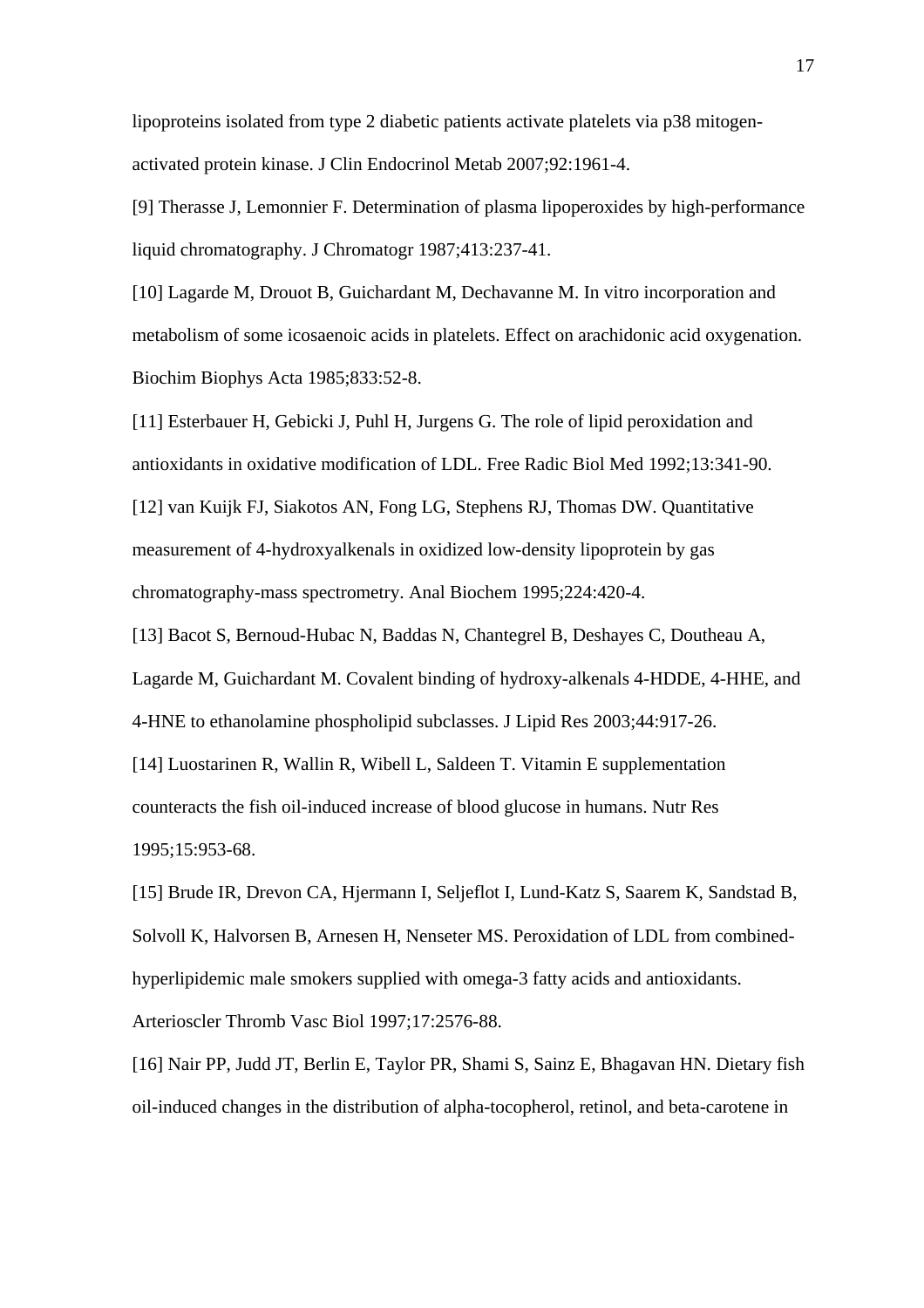plasma, red blood cells, and platelets: modulation by vitamin E. Am J Clin Nutr 1993;58:98-102.

[17] Turley E, Wallace JM, Gilmore WS, Strain JJ. Fish oil supplementation with and without added vitamin E differentially modulates plasma antioxidant concentrations in healthy women. Lipids 1998;33:1163-7.

[18] Harats D, Dabach Y, Hollander G, Ben-Naim M, Schwartz R, Berry EM, Stein O, Stein Y. Fish oil ingestion in smokers and nonsmokers enhances peroxidation of plasma lipoproteins. Atherosclerosis 1991;90:127-39.

[19] Suzukawa M, Abbey M, Howe PR, Nestel PJ. Effects of fish oil fatty acids on low density lipoprotein size, oxidizability, and uptake by macrophages. J Lipid Res 1995;36:473-84.

[20] Higgins S, Carroll YL, McCarthy SN, Corridan BM, Roche HM, Wallace JM, O'Brien NM, Morrissey PA. Susceptibility of LDL to oxidative modification in healthy volunteers supplemented with low doses of n-3 polyunsaturated fatty acids. Br J Nutr 2001;85:23-31. [21] Sorensen NS, Marckmann P, Hoy CE, van Duyvenvoorde W, Princen HM. Effect of fish-oil-enriched margarine on plasma lipids, low-density-lipoprotein particle composition, size, and susceptibility to oxidation. Am J Clin Nutr 1998;68:235-41.

[22] Egert S, Somoza V, Kannenberg F, Fobker M, Krome K, Erbersdobler HF, Wahrburg U. Influence of three rapeseed oil-rich diets, fortified with alpha-linolenic acid, eicosapentaenoic acid or docosahexaenoic acid on the composition and oxidizability of low-density lipoproteins: results of a controlled study in healthy volunteers. Eur J Clin Nutr 2007;61:314-25.

[23] Turini ME, Crozier GL, Donnet-Hughes A, Richelle MA. Short-term fish oil supplementation improved innate immunity, but increased ex vivo oxidation of LDL in man--a pilot study. Eur J Nutr 2001;40:56-65.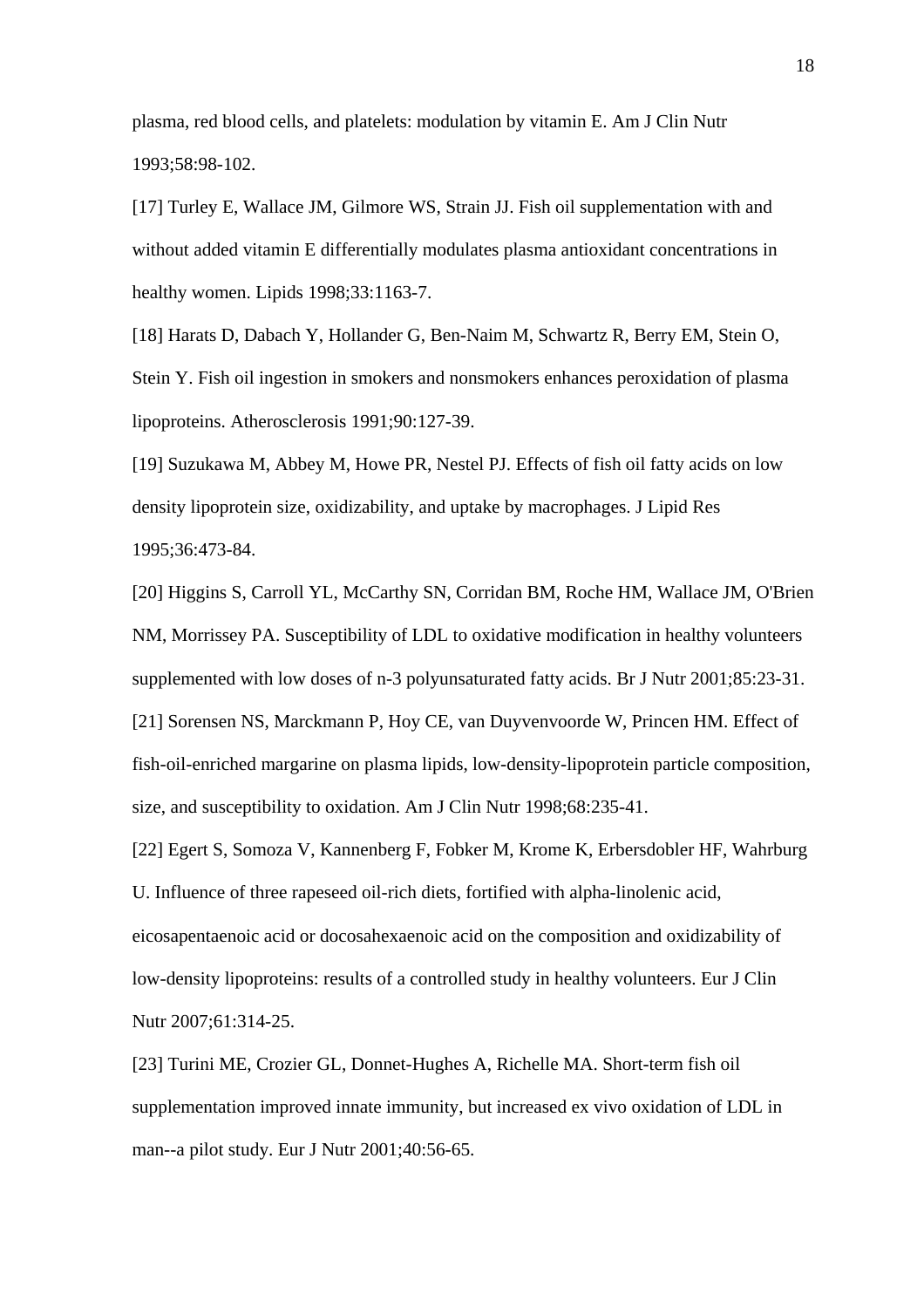[24] Higdon JV, Du SH, Lee YS, Wu T, Wander RC, Supplementation of postmenopausal women with fish oil does not increase overall oxidation of LDL ex vivo compared to dietary oils rich in oleate and linoleate. J Lipid Res 2001;42:407-18.

[25] Bonanome A, Biasia F, De Luca M, Munaretto G, Biffanti S, Pradella M, Pagnan A. n-3 fatty acids do not enhance LDL susceptibility to oxidation in hypertriacylglycerolemic hemodialyzed subjects. Am J Clin Nutr 1996;63:261-6.

[26] Mesa MD, Buckley R, Minihane AM, Yaqoob P. Effects of oils rich in eicosapentaenoic and docosahexaenoic acids on the oxidizability and thrombogenicity of low-density lipoprotein. Atherosclerosis 2004;175:333-43.

[27] de Ruiz GJ, Mertxe de R, del Cerro A, de Fernandez LE, Amiano P, Dorronsoro M. Habitual fish intake is associated with decreased LDL susceptibility to ex vivo oxidation. Lipids 2002;37:333-41.

[28] Regnstrom J, Nilsson J, Tornvall P, Landou C, Hamsten A. Susceptibility to lowdensity lipoprotein oxidation and coronary atherosclerosis in man. Lancet 1992;339:1183- 6.

[29] [Véricel E,](http://www.ncbi.nlm.nih.gov/sites/entrez?Db=pubmed&Cmd=Search&Term=%22V%C3%A9ricel%20E%22%5BAuthor%5D&itool=EntrezSystem2.PEntrez.Pubmed.Pubmed_ResultsPanel.Pubmed_DiscoveryPanel.Pubmed_RVAbstractPlus) [Polette A,](http://www.ncbi.nlm.nih.gov/sites/entrez?Db=pubmed&Cmd=Search&Term=%22Polette%20A%22%5BAuthor%5D&itool=EntrezSystem2.PEntrez.Pubmed.Pubmed_ResultsPanel.Pubmed_DiscoveryPanel.Pubmed_RVAbstractPlus) [Bacot S](http://www.ncbi.nlm.nih.gov/sites/entrez?Db=pubmed&Cmd=Search&Term=%22Bacot%20S%22%5BAuthor%5D&itool=EntrezSystem2.PEntrez.Pubmed.Pubmed_ResultsPanel.Pubmed_DiscoveryPanel.Pubmed_RVAbstractPlus), [Calzada C](http://www.ncbi.nlm.nih.gov/sites/entrez?Db=pubmed&Cmd=Search&Term=%22Calzada%20C%22%5BAuthor%5D&itool=EntrezSystem2.PEntrez.Pubmed.Pubmed_ResultsPanel.Pubmed_DiscoveryPanel.Pubmed_RVAbstractPlus), [Lagarde M](http://www.ncbi.nlm.nih.gov/sites/entrez?Db=pubmed&Cmd=Search&Term=%22Lagarde%20M%22%5BAuthor%5D&itool=EntrezSystem2.PEntrez.Pubmed.Pubmed_ResultsPanel.Pubmed_DiscoveryPanel.Pubmed_RVAbstractPlus). Pro- and antioxidant activities of docosahexaenoic acid on human blood platelets. [J Thromb Haemost](javascript:AL_get(this,%20) 2003;1:566-72. [30] Conquer JA, Holub BJ. Supplementation with an algae source of docosahexaenoic acid increases (n-3) fatty acid status and alters selected risk factors for heart disease in vegetarian subjects. J Nutr 1996;126:3032-9.

[31] Van Kuijk FJ, Holte LL, Dratz EA. 4-Hydroxyhexenal: a lipid peroxidation product derived from oxidized docosahexaenoic acid. Biochim Biophys Acta 1990;1043:116-8. [32] [Kris-Etherton PM](http://www.ncbi.nlm.nih.gov/sites/entrez?Db=pubmed&Cmd=Search&Term=%22Kris-Etherton%20PM%22%5BAuthor%5D&itool=EntrezSystem2.PEntrez.Pubmed.Pubmed_ResultsPanel.Pubmed_DiscoveryPanel.Pubmed_RVAbstractPlus), [Grieger JA](http://www.ncbi.nlm.nih.gov/sites/entrez?Db=pubmed&Cmd=Search&Term=%22Grieger%20JA%22%5BAuthor%5D&itool=EntrezSystem2.PEntrez.Pubmed.Pubmed_ResultsPanel.Pubmed_DiscoveryPanel.Pubmed_RVAbstractPlus), [Etherton TD.](http://www.ncbi.nlm.nih.gov/sites/entrez?Db=pubmed&Cmd=Search&Term=%22Etherton%20TD%22%5BAuthor%5D&itool=EntrezSystem2.PEntrez.Pubmed.Pubmed_ResultsPanel.Pubmed_DiscoveryPanel.Pubmed_RVAbstractPlus) Dietary reference intakes for DHA and EPA. [Prostaglandins Leukot Essent Fatty Acids](javascript:AL_get(this,%20) (in press).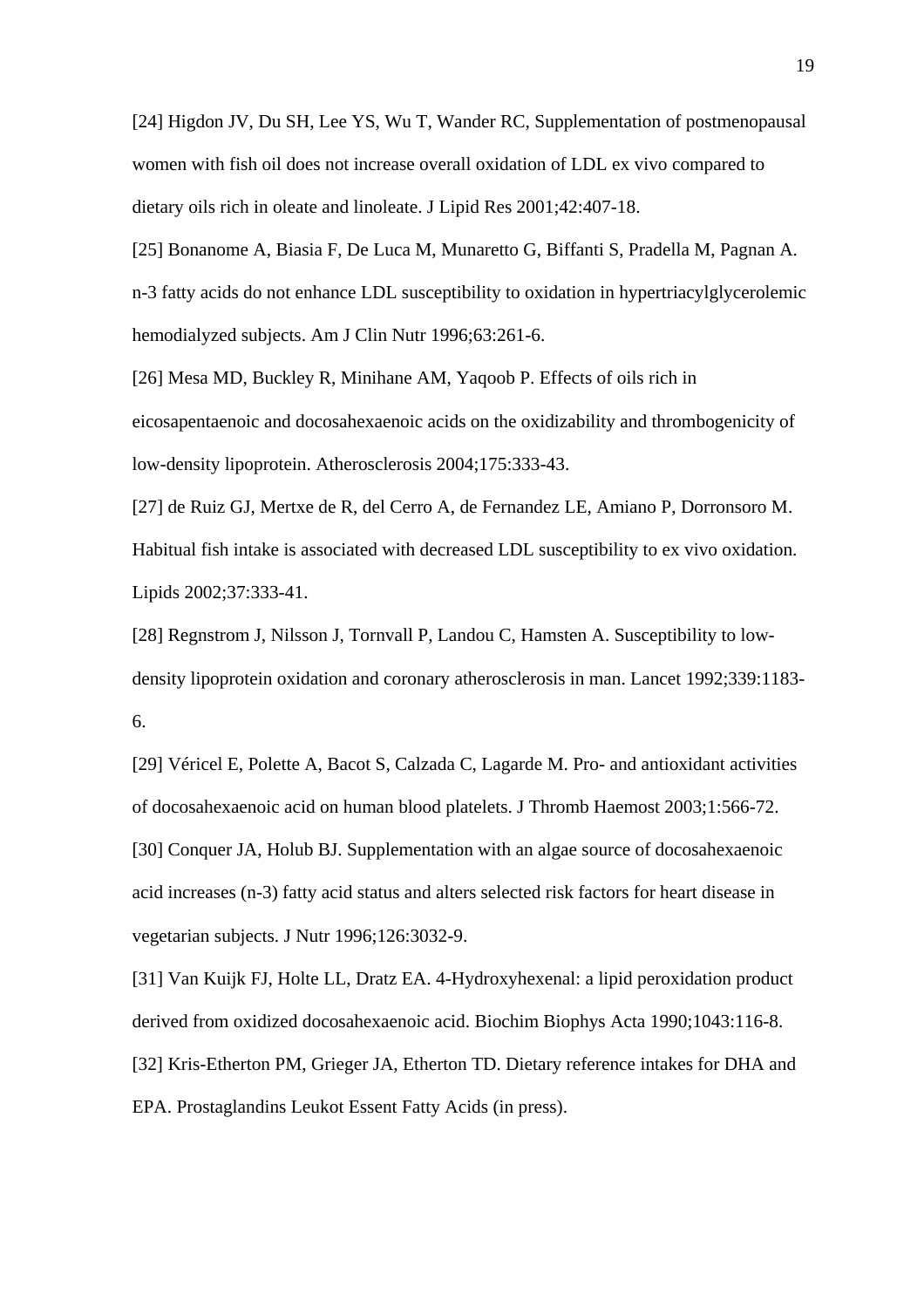### **Figure legends**

Figure 1. α-Tocopherol (A) and malondialdehyde (B) concentrations in LDL.

Results are means  $\pm$  S.E.M. for the 12 volunteers (except for the WO, n=11) at baseline (0), after each 2-week period of supplementation (200, 400, 800 and 1600 mg/day DHA) and at the end of the WO period.  $P < 0.05$  compared with baseline.

Figure 2. Lag time for conjugated diene formation in copper-oxidized LDL.

LDL (50  $\mu$ g protein /mL) were oxidized in the presence of 1  $\mu$ M CuSO<sub>4</sub> and the lag time was calculated from the time courses of conjugated diene formation. Results are means  $\pm$ S.E.M. for the 12 volunteers (except for the WO, n=11). *P* < 0.05 compared with baseline.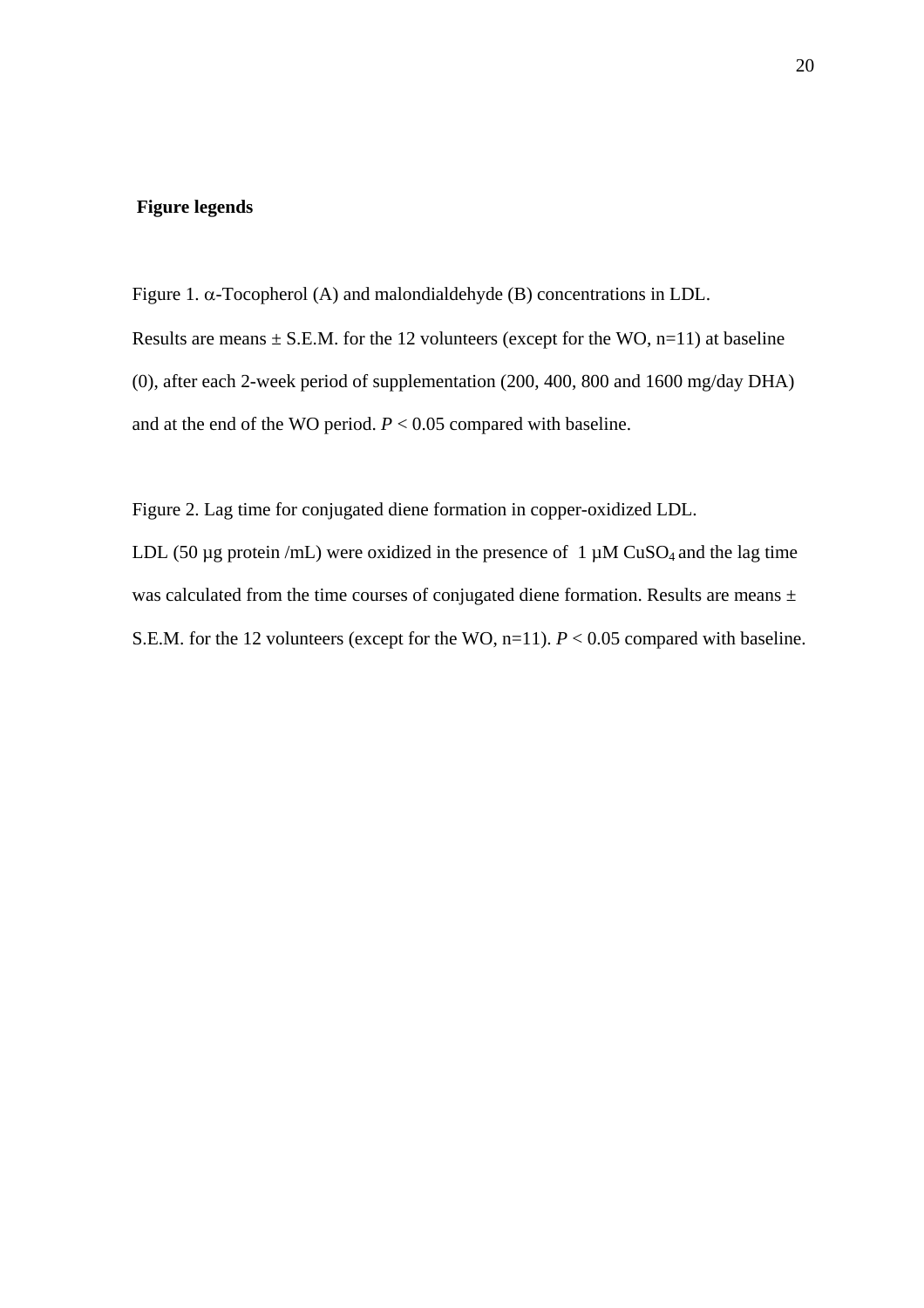| $DHA$ (mg/day)                              |                |                 |                 |                  |                 |                |
|---------------------------------------------|----------------|-----------------|-----------------|------------------|-----------------|----------------|
| Fatty acid (mol %)                          | $\mathbf{0}$   | 200             | 400             | 800              | 1600            | 0(WO)          |
| Palmitic<br>(16:0)                          | $32.4 \pm 0.4$ | $32.4 \pm 0.5$  | $32.3 \pm 0.7$  | $33.4 \pm 0.7$   | $33.5 \pm 0.5$  | $33.6 \pm 0.7$ |
| <b>Stearic</b><br>(18:0)                    | $15.5 \pm 0.6$ | $14.9 \pm 0.3$  | $15.1 \pm 0.3$  | $14.9 \pm 0.3$   | $15.0 \pm 0.4$  | $14.8 \pm 0.5$ |
| Oleic<br>$(18:1 n-9)$                       | $10.0 \pm 0.5$ | $10.0 \pm 0.5$  | $9.3 \pm 0.5$   | $9.8 \pm 0.5$    | $9.6 \pm 0.6$   | $10.4 \pm 0.6$ |
| Linoleic<br>$(18:2 n-6)$                    | $21.8 \pm 0.7$ | $21.7 \pm 0.6$  | $21.4 \pm 0.8$  | $20.2 \pm 0.7^*$ | $19.8 \pm 0.9*$ | $20.5 \pm 0.7$ |
| Dihomo- $\gamma$ -linolenic<br>$(20:3 n-6)$ | $2.8 \pm 0.3$  | $2.5 \pm 0.1$   | $2.5 \pm 0.1$   | $2.4 \pm 0.1$    | $1.9 \pm 0.1$   | $2.5 \pm 0.1$  |
| Arachidonic<br>$(20:4 n-6)$                 | $7.8 \pm 0.4$  | $7.3 \pm 0.4*$  | $7.3 \pm 0.5^*$ | $6.7 \pm 0.4*$   | $6.1 \pm 0.3*$  | $7.2 \pm 0.4$  |
| Eicosapentaenoic<br>$(20:5 n-3)$            | $0.7 \pm 0.1$  | $0.8 \pm 0.1$   | $1.0 \pm 0.2^*$ | $1.0 \pm 0.1*$   | $1.2 \pm 0.2^*$ | $1.0 \pm 0.2$  |
| Docosanoic<br>(22:0)                        | $1.3 \pm 0.3$  | $1.6 \pm 0.1$   | $1.7 \pm 0.2$   | $1.6 \pm 0.2$    | $1.6 \pm 0.1$   | $1.6 \pm 0.2$  |
| Docosapentaenoic<br>$(22:5 n-3)$            | $0.7 \pm 0.1$  | $0.7 \pm 0.04$  | $0.7 \pm 0.1$   | $0.6 \pm 0.1$    | $0.5 \pm 0.02*$ | $0.8 \pm 0.1$  |
| Docosahexaenoic<br>$(22:6 n-3)$             | $3.0 \pm 0.2$  | $3.5 \pm 0.2^*$ | $4.4 \pm 0.3*$  | $5.4 \pm 0.3*$   | $6.3 \pm 0.3*$  | $3.2 \pm 0.3$  |
| Nervonic<br>$(24:1 n-9)$                    | $2.2 \pm 0.3$  | $2.4 \pm 0.2$   | $2.1 \pm 0.3$   | $2.0 \pm 0.2$    | $2.2 \pm 0.1$   | $2.2 \pm 0.2$  |

Table 1. Fatty acid composition of LDL phospholipids.

Results, expressed as mol % of main fatty acids, are means  $\pm$  S.E.M. for the 12 volunteers (except for the WO, n=11) before (0), after each 2-week period of supplementation (200, 400, 800 and 1600 mg/day DHA) and at the end of the WO period.

 $*$ :  $P < 0.05$  compared with baseline (0).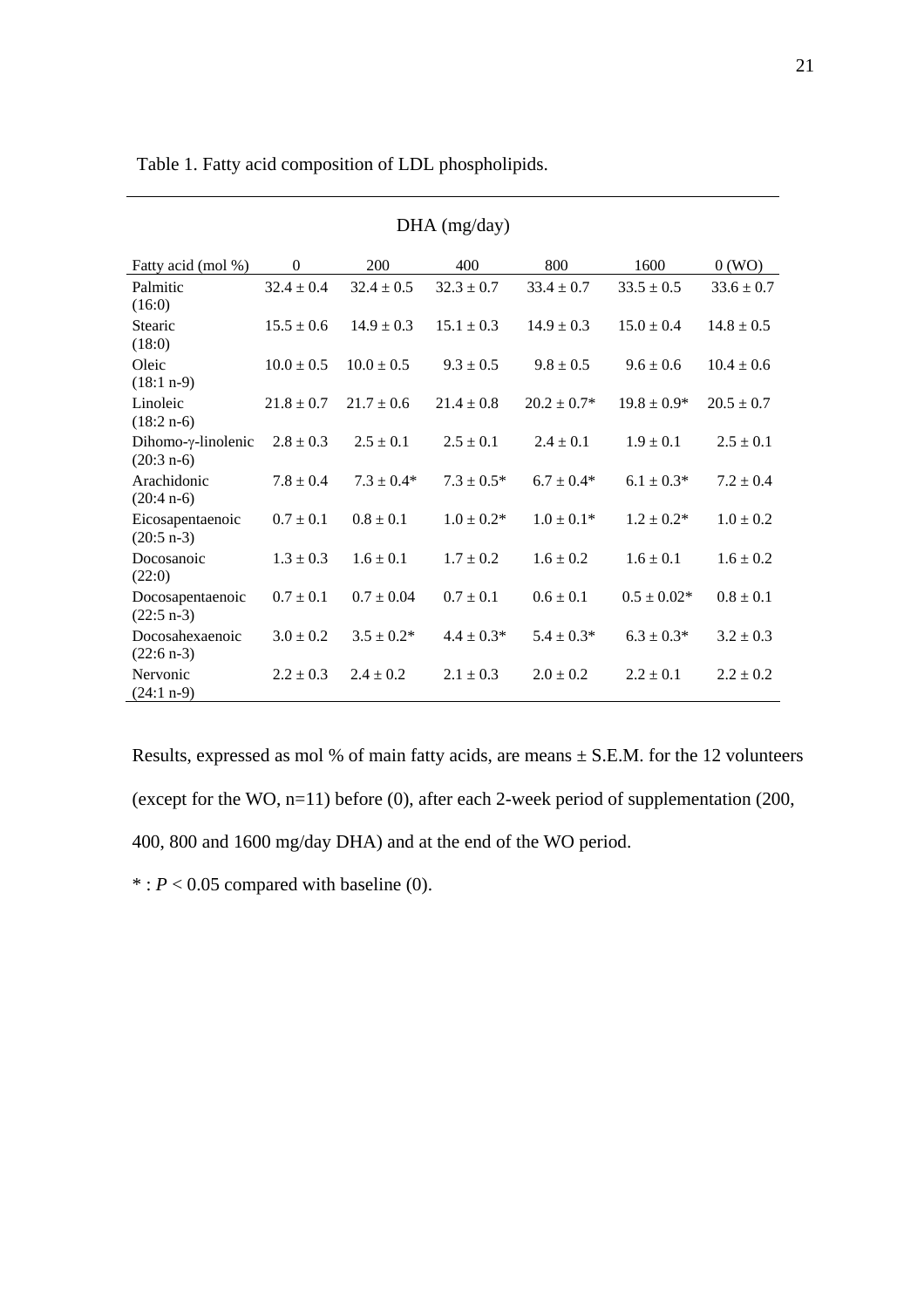| $DHA$ (mg/day)     |                  |                |                 |                |                |                |
|--------------------|------------------|----------------|-----------------|----------------|----------------|----------------|
| Fatty acid (mol %) | $\boldsymbol{0}$ | 200            | 400             | 800            | 1600           | 0(WO)          |
| Palmitic           | $12.6 \pm 0.3$   | $12.4 \pm 0.3$ | $12.3 \pm 0.5$  | $12.9 \pm 0.3$ | $12.5 \pm 0.2$ | $12.8 \pm 0.6$ |
| (16:0)             |                  |                |                 |                |                |                |
| Palmitoleic        | $3.6 \pm 0.4$    | $3.4 \pm 0.5$  | $2.7 \pm 0.2$   | $3.6 \pm 0.5$  | $3.3 \pm 0.6$  | $4.1 \pm 0.7$  |
| $(16:1 n-7)$       |                  |                |                 |                |                |                |
| Stearic            | $1.1 \pm 0.1$    | $1.0 \pm 0.1$  | $1.0 \pm 0.1$   | $1.0 \pm 0.1$  | $0.8 \pm 0.03$ | $1.0 \pm 0.1$  |
| (18:0)             |                  |                |                 |                |                |                |
| Oleic              | $20.5 \pm 0.6$   | $20.6 \pm 0.7$ | $19.8 \pm 0.5$  | $20.4 \pm 0.6$ | $20.4 \pm 0.9$ | $21.3 \pm 1.0$ |
| $(18:1 n-9)$       |                  |                |                 |                |                |                |
| Linoleic           | $50.8 \pm 1.3$   | $51.4 \pm 1.5$ | 52. $8 \pm 1.4$ | $50.7 \pm 1.3$ | $51.5 \pm 1.7$ | $49.2 \pm 2.1$ |
| $(18:2 n-6)$       |                  |                |                 |                |                |                |
| Gamma-linolenic    | $0.9 \pm 0.1$    | $0.9 \pm 0.1$  | $0.7 \pm 0.1$   | $0.7 \pm 0.1$  | $0.6 \pm 0.1$  | $0.9 \pm 0.2$  |
| $(18:3 n-6)$       |                  |                |                 |                |                |                |
| Arachidonic        | $6.0 \pm 0.4$    | $5.9 \pm 0.3$  | $5.9 \pm 0.5$   | $5.6 \pm 0.4$  | $5.3 \pm 0.3*$ | $5.9 \pm 0.3$  |
| $(20:4 n-6)$       |                  |                |                 |                |                |                |
| Eicosapentaenoic   | $0.7 \pm 0.1$    | $0.8 \pm 0.1*$ | $1.1 \pm 0.2^*$ | $1.1 \pm 0.1*$ | $1.4 \pm 0.2*$ | $1.1 \pm 0.1*$ |
| $(20:5 n-3)$       |                  |                |                 |                |                |                |
| Docosahexaenoic    | $0.5 \pm 0.1$    | $0.6 \pm 0.1*$ | $0.8 \pm 0.1*$  | $1.0 \pm 0.1*$ | $1.3 \pm 0.1*$ | $0.6 \pm 0.1*$ |
| $(22:6 n-3)$       |                  |                |                 |                |                |                |

Table 2. Fatty acid composition of LDL cholesteryl esters.

Results, expressed as mol % of main fatty acids, are means  $\pm$  S.E.M. for the 12 volunteers (except for the WO, n=11) before (0), after each 2-week period of supplementation (200, 400, 800 and 1600 mg/day DHA) and at the end of the WO period.

 $*$ :  $P < 0.05$  compared with baseline (0).